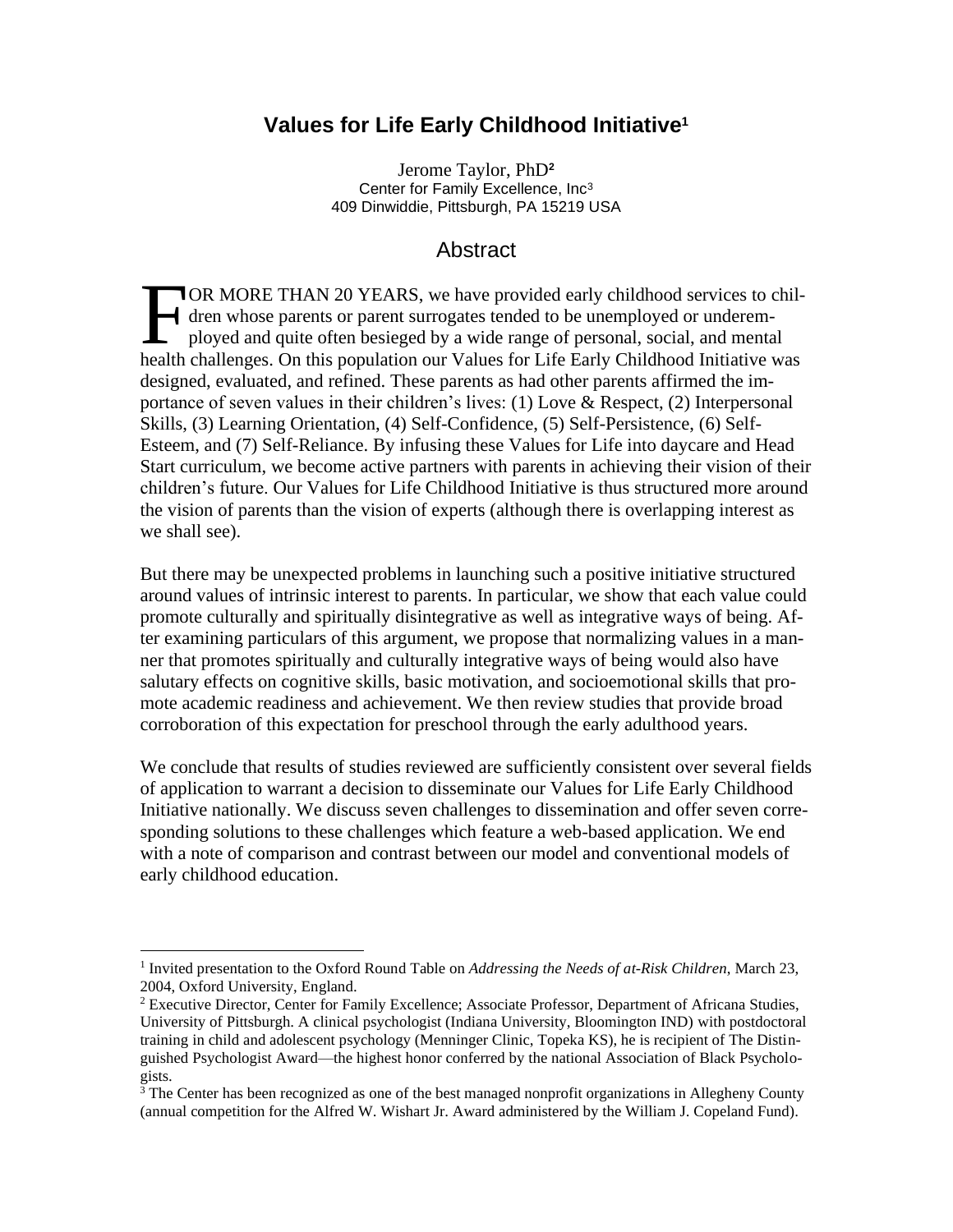# **Values for Life Early Childhood Initiative**

#### Goal

**E** EXPECT to make our Values for Life Early Childhood Initiative nationally accessible to childcare, preschool, and Head Start centers serving minority and majority children between 12 and 72 months of age. Because early as well as **LATE EXPECT** to make our Values for Life Early Childhood Initiative nationally accessible to childcare, preschool, and Head Start centers serving minority and majority children between 12 and 72 months of age. Because ear higher lifetime incomes, better mental health, higher marital satisfaction, longer life span, and lower risks of teenage pregnancy, juvenile delinquency, school dropout, gang involvement, welfare participation, and drug and alcohol abuse (Hoge & Andrews, 1996; Vazsonyi & Flannery, 1997), we believe our early childhood initiative that accelerates academic readiness and socioemotional development by promoting cultural and spiritual integration offers a positive first step toward meeting an urgent national priority*.*

#### **Background**

When black and white parents and grandparents of low and middle income are asked to envision what they want their children or grandchildren to be like as adolescents and young adults, they reliably affirm one or more of seven aspirations we refer to as Values for Life<sup>4</sup>: I want my child or grandchild to excel in Love and Respect, Interpersonal *Skills, Learning Orientation, Self-Confidence, Self-Persistence, Self-Persistence, and Self-Reliance* (Taylor, 1999; Taylor & Turner, 1999; Taylor, Turner, Underwood, Franklin, *et al.,* 1994; Wilson, 1974). These aspirations of heart that cross racial, intergenerational, socioeconomic, and gender lines are shared also by clergy and preschool and elementary school teachers. As such, these values offer a promising approach to building healthy community among primary socializing agents responsible for our children's future—families, schools, and faith-based institutions*.* In moving from identification of values to design of interventions that achieve these values, we confronted two major challenges—each reflecting the nettlesome possibility that values could be implemented in ways harmful to individual and communal viability. The first challenge we characterize as spiritual, the second as cultural.

Is it possible that a gang member's trying time and again until he completes his assignment to kill is a reflection of Self-Persistence? Although the answer must be 'yes,' by what standard can we reject this application of Self-Persistence? We start out by noticing that communal exposure to this expression of persistence could well diminish neighbors' hope for a peaceful future (despair), undermine their sense of belonging (disconnection), and derail their search for deeper causation (unreflective—'that's just the way things are around here'). For the young shooter, there are negative implications as well—pessimism

<sup>4</sup> Conceptually these values would appear to be axiological in nature—subjective truths reflecting what parents, teachers, and clergy believe children and youths need for triumphant living. Here and elsewhere we've provided preliminary evidence supporting the external validity of these subjective claims.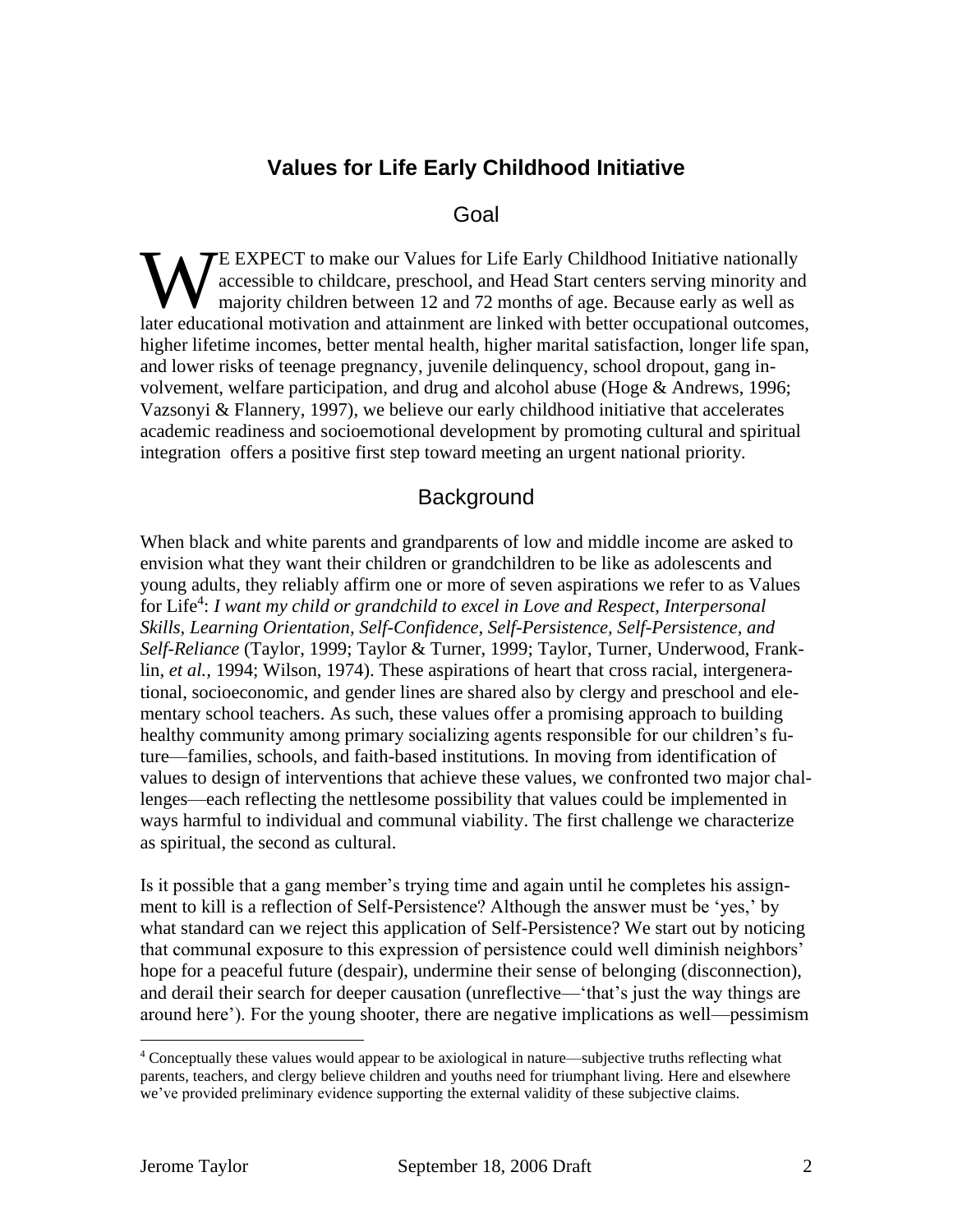about the future (despair), isolation from community (disconnection), and aversion to probing explorations of self (unreflective). To avoid spiritually disintegrative implications of this kind (Rogers, 1994a, 1994b; Jackson-Lowman, Rogers *et al.,* 1996; Rogers & Taylor, in preparation), we have normalized our values set to promote spiritually integrative ways of being—the primary objective of Exhibit 1. In the left-hand column are positive value expressions that promote spiritually integrative ways of being—a sense of optimism (*hope:* Self-Confidence, Self-Persistence), attachment to community (*connection:* Love & Respect, Interpersonal Skills), and openness to depthful self-discovery (*reflective:* Learning Orientation, Self-Esteem, Self-Reliance), and in the right-hand column are negative value expressions that promote spiritually disintegrative ways of being feelings of pessimism (*despair:* Self-Confidence, Self-Persistence), detachment from community (*disconnection:* Love & Respect, Interpersonal Skills), and avoidance of selfexploration (*unreflective:* Learning Orientation, Self-Esteem, Self-Reliance).

Is it possible that championing Self-Confidence in sports only could have ruinous implications for the future of inner-city children? In addressing our second challenge, we note results of previous research that indicates minority and poor children share a common stereotype (Cherulnik & Souder, 1984; Taylor & Kouyaté, 2003)—each group often perceived as mentally defective intellectually, morally, and emotionally. Additionally, blacks are often perceived as physically gifted athletically, sexually, and in every field of entertainment. Because identification with these stereotypes may have negative implications for a wide range of mental, social, and physical health outcomes (Taylor & Obiechina, in press), we choose to normalize each value in a manner that prevents or corrects identification with these culturally disintegrative ways of being. Exhibit 2 articulates our expectation of how positive expressions of Values for Life prevent or diminish identification with these stereotypes by minority or poor students. The stereotype *intellectually impaired* is contravened by Learning Orientation, Self-Confidence, Self-Persistence, Self-Esteem, and Self-Reliance (Column 1: Intellectual Competence); the stereotype *morally defective* by Love and Respect, Interpersonal Skills, Self-Persistence, Self-Esteem, and Self-Reliance (Column 2: Moral Rectitude); the stereotype *emotionally immature* by all seven values (Column 3: Emotional Resilience); the stereotype *athletically singular* by Interpersonal Skills, Learning Orientation, Self-Confidence, Self-Persistence, and Self-Esteem (Column 4: Adaptive Athleticism); the stereotype *sexually exotic* by Love and Respect, Interpersonal Skills, Self-Persistence, Self-Esteem, and Self-Reliance (Column 5: Adaptive Intimacy); and the stereotype *artistic singularity* by Interpersonal Skills, Learning Orientation, Self-Confidence, Self-Persistence, and Self-Esteem (Column 6: Artistic Sensibility).

Following Exhibits 1 and 2, it is clear that academic talent is not the same as Intellectual Competence. Nor is musical talent the same as Artistic Sensibility, athletic skill the same as Adaptive Athleticism, or self-regulation the same as Moral Rectitude. For reasons to be developed elsewhere, we believe our normalizing standard of spiritual and cultural integration may have deep theoretical implications for the human sciences in general and broad practical implications for the design of prevention and intervention activities in minority and poor as well as majority communities.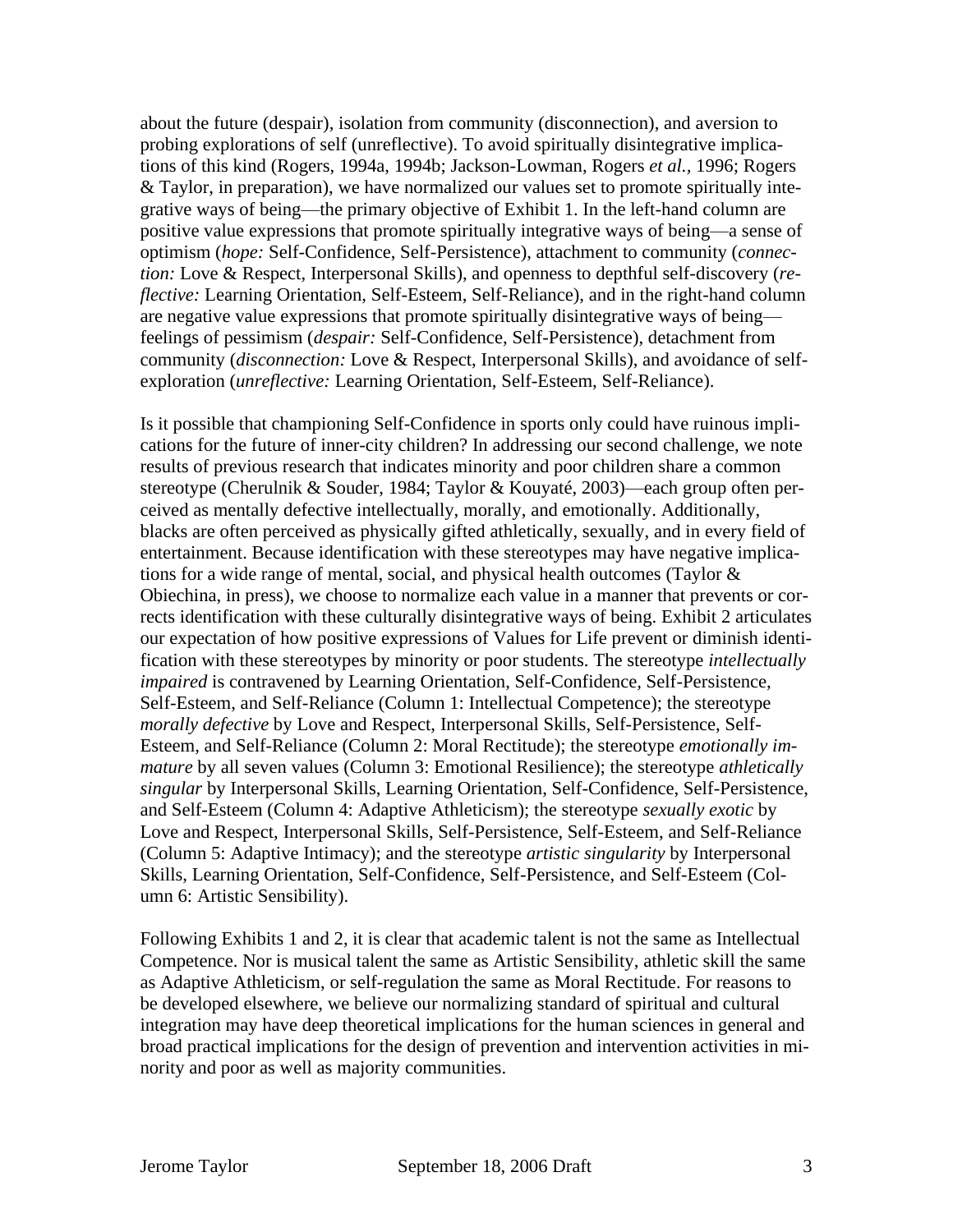# Exhibit 1: Relationship between Values for Life and Spiritual Orientation (SO)

| <b>Categories</b>           | <b>Positive (Integrative SO)</b>                                                                                                                                                                                                                                                                                                                                                | <b>Negative (Disintegrative SO)</b>                                                                                                                                                                                                                                                                                                                              |
|-----------------------------|---------------------------------------------------------------------------------------------------------------------------------------------------------------------------------------------------------------------------------------------------------------------------------------------------------------------------------------------------------------------------------|------------------------------------------------------------------------------------------------------------------------------------------------------------------------------------------------------------------------------------------------------------------------------------------------------------------------------------------------------------------|
| Love & Respect              | Respects differences; avoids racist, classist, or sexist teasing or<br>joking; displays special regard for those older and carries sense<br>of responsibility for those younger; goes to aid of those in dis-<br>tress; expresses and receives constructive love.                                                                                                               | Disrespects others; shows intolerance for differences; ridicules or<br>makes fun of others; initiates racist, classist, or sexist jokes or<br>pranks; low regard for older persons; little sense of responsibility<br>for those younger; ignores those in distress; antisocial.                                                                                  |
| <b>Interpersonal Skills</b> | Sensitive to feelings of others; accurately reads feelings and<br>moods of others; expresses thoughts and feelings constructively;<br>exercises self-discipline, patience, and control in managing con-<br>flict; is capable of leading others constructively; seeks and con-<br>siders constructive counsel; takes constructive criticism without<br>crumbling or withdrawing. | Insensitivity to feelings of others; misreads feelings and moods of<br>others; unable to express thoughts and feelings constructively;<br>unable to control own behavior in conflict situations; unable to<br>lead others constructively; difficulty asking for help; unable to<br>take constructive criticism; crumbles in face of constructive criti-<br>cism. |
| <b>Learning Orientation</b> | Is savvy, creative, inventive; asks questions, wants to know how<br>things work; remembers, identifies, compares, contrasts, general-<br>izes; sees connections between different areas of learning; enjoys<br>helping others learn.                                                                                                                                            | Shows little creativity, bored easily, asks and answers few ques-<br>tions; fails to seek or express relationships between different areas<br>of learning; poor memory for stories or events read or heard; un-<br>willing to help others learn.                                                                                                                 |
| Self-Confidence             | Explores, probes, investigates; attentive and enthusiastic when<br>new challenges are introduced; eager to explore new places, meet<br>new people, or examine new ideas, daring in constructive ways;<br>excited and upbeat about living.                                                                                                                                       | Is inattentive, withdrawn, apathetic, unenthusiastic, shy, reclusive,<br>doubtful, uninterested, unsure of oneself, unexpressive; unwilling<br>to try things new and different; unmotivated; daring in destructive<br>ways.                                                                                                                                      |
| Self-Persistence            | Sticks with task until it's finished, even when the going is frus-<br>trating or rough; maintains focus in face of distractions; patient<br>in figuring things out; seeks out challenging or difficult tasks;<br>overcomes obstacles in solving problems; bounces back from<br>frustrations; has surprisingly long and sustained attention span.                                | Gives up, easily distracted, avoids challenges, readily frustrated,<br>impatient during problem solving; unwilling to try after frustrat-<br>ed, unable to see alternatives; unable to move forward—gets<br>stuck; refuses to complete project started; moves to another activi-<br>ty when frustrated                                                           |
| Self-Esteem                 | Expresses pleasure over own accomplishments; shares accom-<br>plishments with others; expresses positive interest in others' ac-<br>complishments; maintains cool in face of teasing; feels good<br>about who s/he is; deals with negative as well as positive aspects<br>of self and others.                                                                                   | Apathetic about accomplishments, unwilling to share accom-<br>plishments with others; jealous or angry over others' accomplish-<br>ments; negative attitudes toward self and others; unable to see<br>negative as well as positive aspects of self; loses cool when<br>teased.                                                                                   |
| Self-Reliance               | Able to think and act alone when necessary; resists temptations<br>to mischief; avoids physically and emotionally hazardous situa-<br>tions; thinks before acting; stands up for what's fair; responds<br>appropriately to racist, classist, or sexist stereotypes.                                                                                                             | Follows more than leads, easily tempted to do wrong, gets into<br>dangerous or potentially harmful situations, acts without thought,<br>doesn't speak up for what's right, goes along with others express-<br>ing racist, classist, or sexual stereotypes.                                                                                                       |

Taylor & Kouyaté (2003). The VAL-O Inventory is used to measure these behavioral expressions of values in children between 12 and 60 months of age, VAL-OE Inventory for elementary and middle-school children, and VAL-R for adolescents and adults. These inventories were used in studies reported under Preliminary Studies.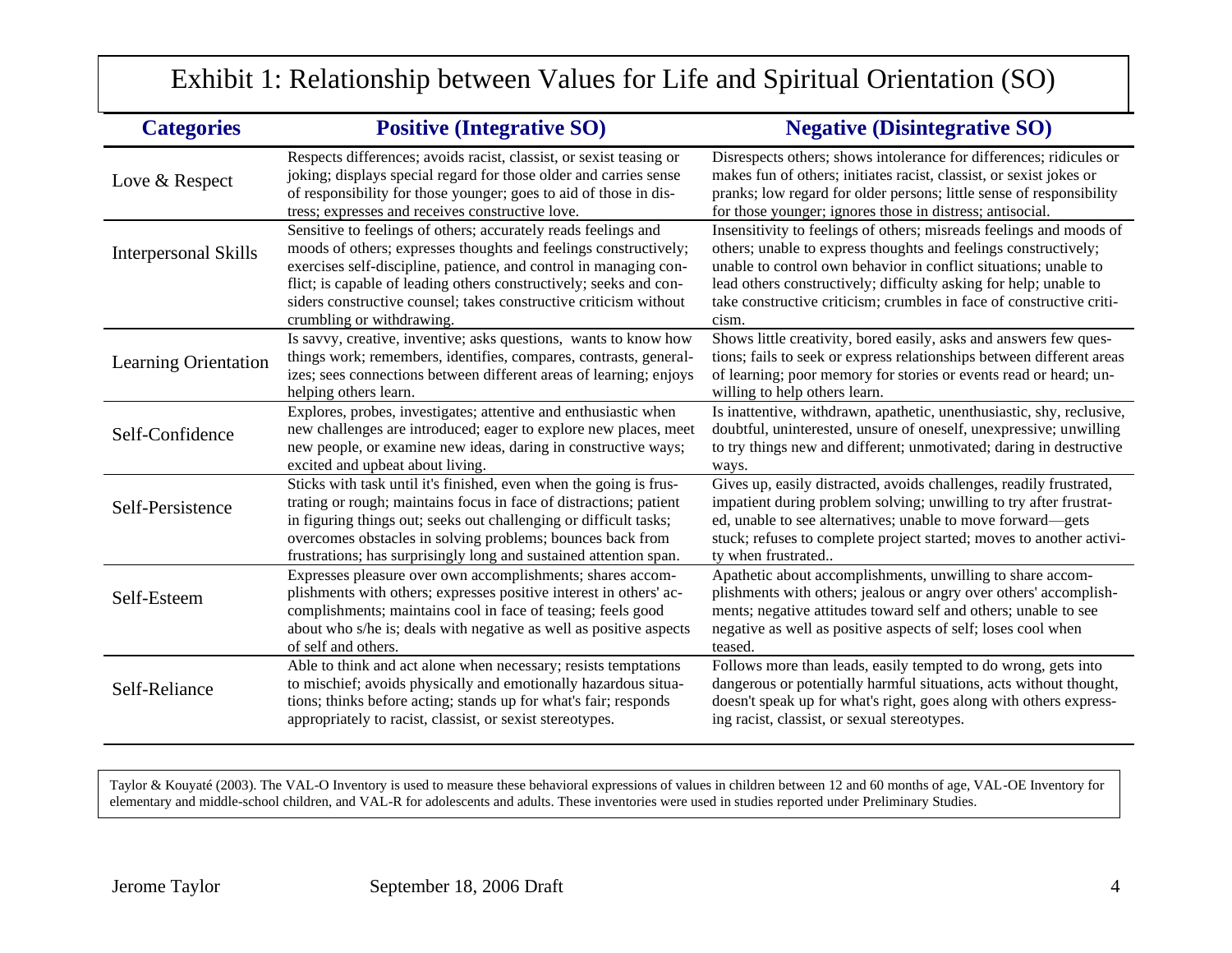| Positive $(+)$ and     | (I)                 | (2)          | (3)        | (4)             | (5)             | (6)         |
|------------------------|---------------------|--------------|------------|-----------------|-----------------|-------------|
| Negative $(-)$         | <b>Intellectual</b> | <b>Moral</b> | Emotional  | <b>Balanced</b> | <b>Mature</b>   | Artistic    |
| <b>Expressions of</b>  | Competence          | Rectitude    | Resilience | Athleticism     | <b>Intimacy</b> | Sensibility |
| <b>Values for Life</b> |                     |              |            |                 |                 |             |
| LR                     |                     |              |            |                 |                 |             |
| $+$                    |                     |              |            |                 | $\mathbf{I}$    |             |
|                        |                     | D            | D          | ${\bf D}$       | $\mathbf D$     |             |
| <b>IS</b>              |                     |              |            |                 |                 |             |
| $^{+}$                 |                     |              |            |                 |                 |             |
|                        |                     | D            | D          |                 | $\mathbf D$     | D           |
| LO                     |                     |              |            |                 |                 |             |
| $+$                    |                     |              |            | $\mathbf{I}$    |                 |             |
|                        | D                   |              | D          | D               |                 | $\mathbf D$ |
| SC                     |                     |              |            |                 |                 |             |
| $\pm$                  |                     |              |            |                 |                 |             |
|                        | D                   |              | D          | D               |                 | ${\bf D}$   |
| SP                     |                     |              |            |                 |                 |             |
|                        |                     | I            |            | T               | $\bf{I}$        |             |
|                        | D                   | $\mathbf D$  | D          | $\mathbf D$     | D               | $\mathbf D$ |
| SE                     |                     |              |            |                 |                 |             |
| $\bm{+}$               |                     |              |            |                 |                 |             |
|                        | D                   | $\mathbf D$  | D          | ${\bf D}$       | D               | $\mathbf D$ |
| ${\bf SR}$             |                     |              |            |                 |                 |             |
| $\pm$                  |                     |              |            |                 |                 |             |
|                        | D                   | $\mathbf D$  | D          |                 | D               | D           |

**Exhibit 2: Theoretical Relationships between Values for Life and Cultural Orientation (I=Integrative, D=Disintegrative)**

Taylor (2003).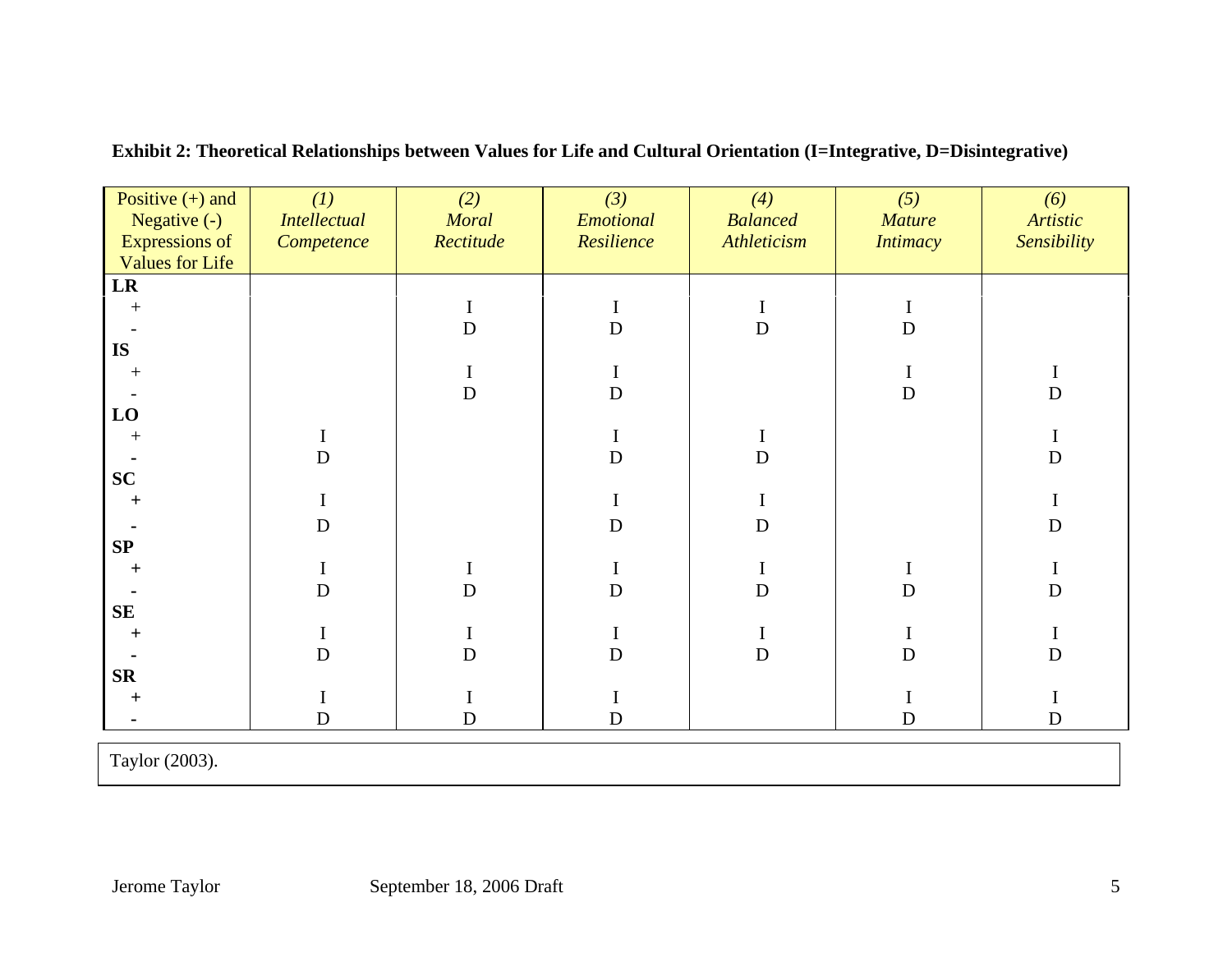In summary, Values for Life…

- derive from community aspirations that transcend racial, intergenerational, gender, and socioeconomic differences;
- enhance prospects of creating healthy community among primary socializing agents—parents, teachers, and clergy—whose collaboration we believe is vital to the future well-being of our children and this nation;
- promote spiritually integrative ways of being—a sense of hope, connection to community, and commitment to self-discovery; and
- promote culturally integrative ways of being—intellectual competence, moral rectitude, emotional resilience, adaptive athleticism, adaptive intimacy, and artistic sensibility.

These four distinctives are built into the design and implementation of our Values for Life Early Childhood Initiative which entails four products and three services:

- *Products:* Administrative forms, monitoring forms, assessment inventories, and training manuals that support our methodology expressed by the acronym **SAVE**:
	- *1.* **S**ocialization—enabling and supporting parental implementation of 11 critical behaviors research has shown promote positive expressions of Values for Life (identified in next section);
	- *2.* **E**ducation—enabling and supporting teacher implementation of 11 critical behaviors research has shown promote positive expressions of Values for Life (identified in next section);
	- *3.* **V**aluation—using developmentally appropriate oral and written narratives and photographic and poster materials that introduce cultural heroes, heroines, sayings, allegories, or icons that exemplify one or more of our seven values (illustrated in next section); and
	- *4.* **A**daptation—enabling and supporting teacher implementation of the 11 critical behaviors in the 4-6 activity centers and during outdoor activities and field trips (illustrated in next section).
- *Services:* Computer generated reports of process quality, changes in positive expressions of values from pre- to post-intervention, and ongoing training in Values for Life methods and curriculum.

Under Preliminary Studies, we first profile the demographics of families we have served and then examine results of earlier studies that were formative in the development of our Values for Life Early Childhood Initiative. After identifying three major challenges confronting all early childhood education initiatives, we then examine the extent to which our products and services that incorporate identified distinctives provide at least one promising remedy to these challenges.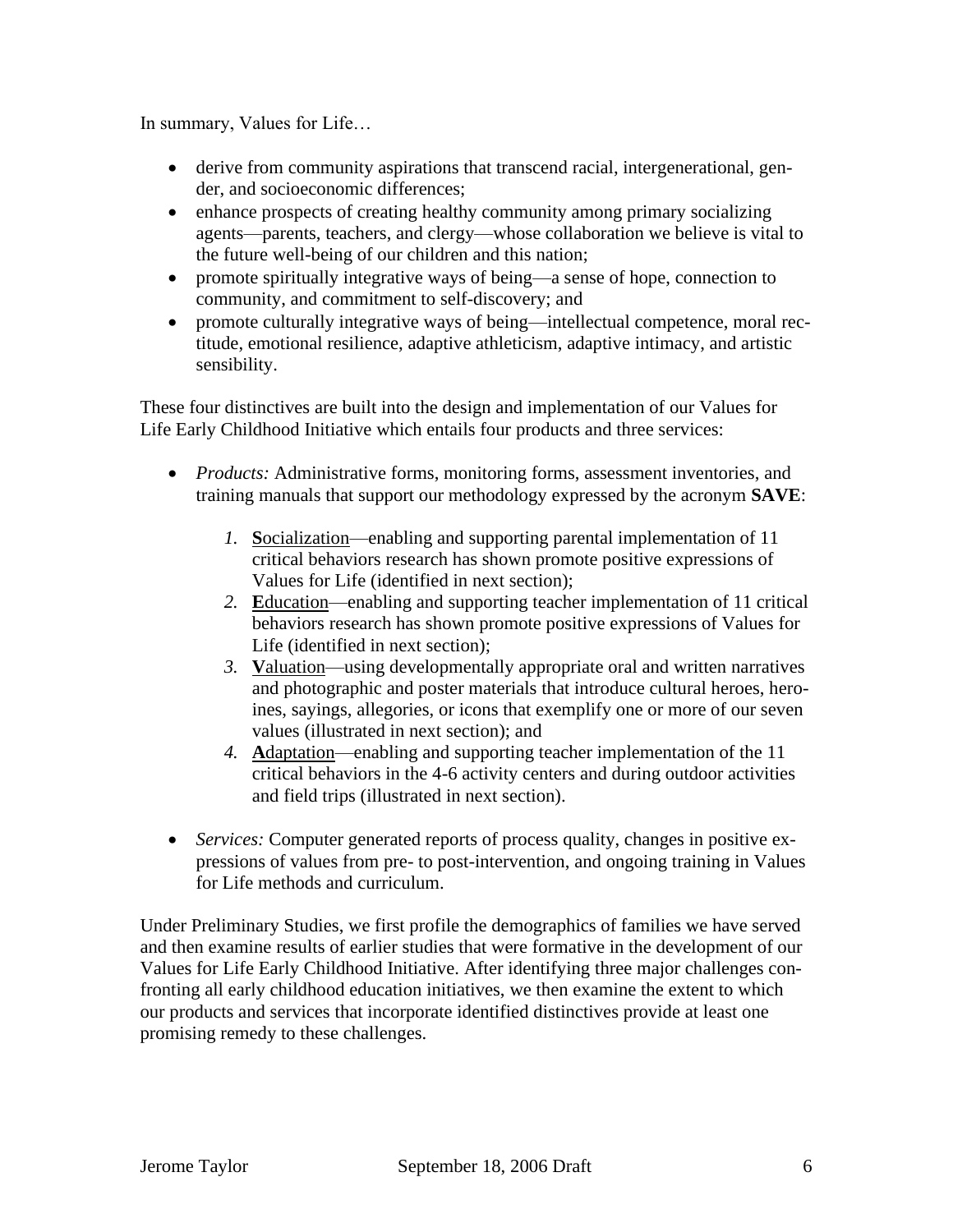# Preliminary Studies

For more than 20 years, we have provided early childhood services to poor, minority, and majority children whose adolescent or adult parents or parent surrogates were on welfare, in drug or alcohol recovery programs, at risk of child abuse or neglect, in treatment or rehabilitation programs for the mentally or cognitively challenged, or employed part-time or fulltime in low-paying and occasionally middle-income jobs. Of the 60% of our nation's children currently enrolled in some form of early child service, we have served the segment within this percentage that would be considered at highest risk of subsequent social and academic failure. It is on this population that our Values for Life Early Childhood Initiative was designed, evaluated, and refined. The empirical centerpiece of our SAVE methodology was drawn from field and laboratory studies of parent and child interactions.

In field studies conducted in black and white households, we developed and refined instruments to provide global estimates of Love and Respect,…,Self-Reliance in children between 12 and 36 months and global estimates of parenting behaviors most closely associated with each outcome. Based on results of hierarchical regression and structural equation modeling applied to these data (Denton, 1978; Taylor, Turner, Underwood, *et al.,* 1994), we discovered that there were 11 critical parenting behaviors associated with the set of six valued outcomes (Interpersonal Skills and Love & Respect were so highly correlated that they were combined into one scale we refer to as Love & Respect).

Based on results of field studies, we launched laboratory observations of 120 mother child pairs by developing behavioral assessments of the 11 critical caregiving behaviors and the 6 valued outcomes (Taylor, Chesler, Skolnick*, et al.,* 1985; Taylor & Turner, 1992). Using our behavioral assessment manual, we trained raters to a high standard of reliability in the application of identified codes to parent and child behaviors in the following temporal sequence—parent was observed for 5 seconds and a behavioral code recorded for parent, child was observed in adjacent 5 second period and a behavioral code recorded for child. This cycle of parent-child recordings—parent first, child second—was repeated for a period of 30 minutes in either our university or community parenting lab. From these 180 behavioral sequences across 120 mother-child pairs, we hoped to discover whether the 11 critical behaviors identified as associated with 6 valued outcomes in field studies could be interpreted as antecedent to these outcomes. Exhibit 3 which is central to our SAVE methodology is a summary of what we found.

In the first column of Exhibit 3 on the next page, we found that one or more of four caregiving behaviors (Provides Learning Opportunity, Stimulates Inquisitiveness, Stimulates Language, and Gives Reinforcement) just preceded the expression of Learning Orientation (LO) in 71 percent of the parent-child observations. By following each column in an analogous manner, it is possible to determine which of the 11 critical caregiving behaviors is most closely aligned with each outcome. Moreover, it is apparent as well from Exhibit 3 that (a) Provides Learning, Stimulates Inquisitiveness, and Stimulates Language are core behaviors common to each valued outcome and (b) Socialization, Education, and Adaptation components of SAVE draw directly from these tabularized results.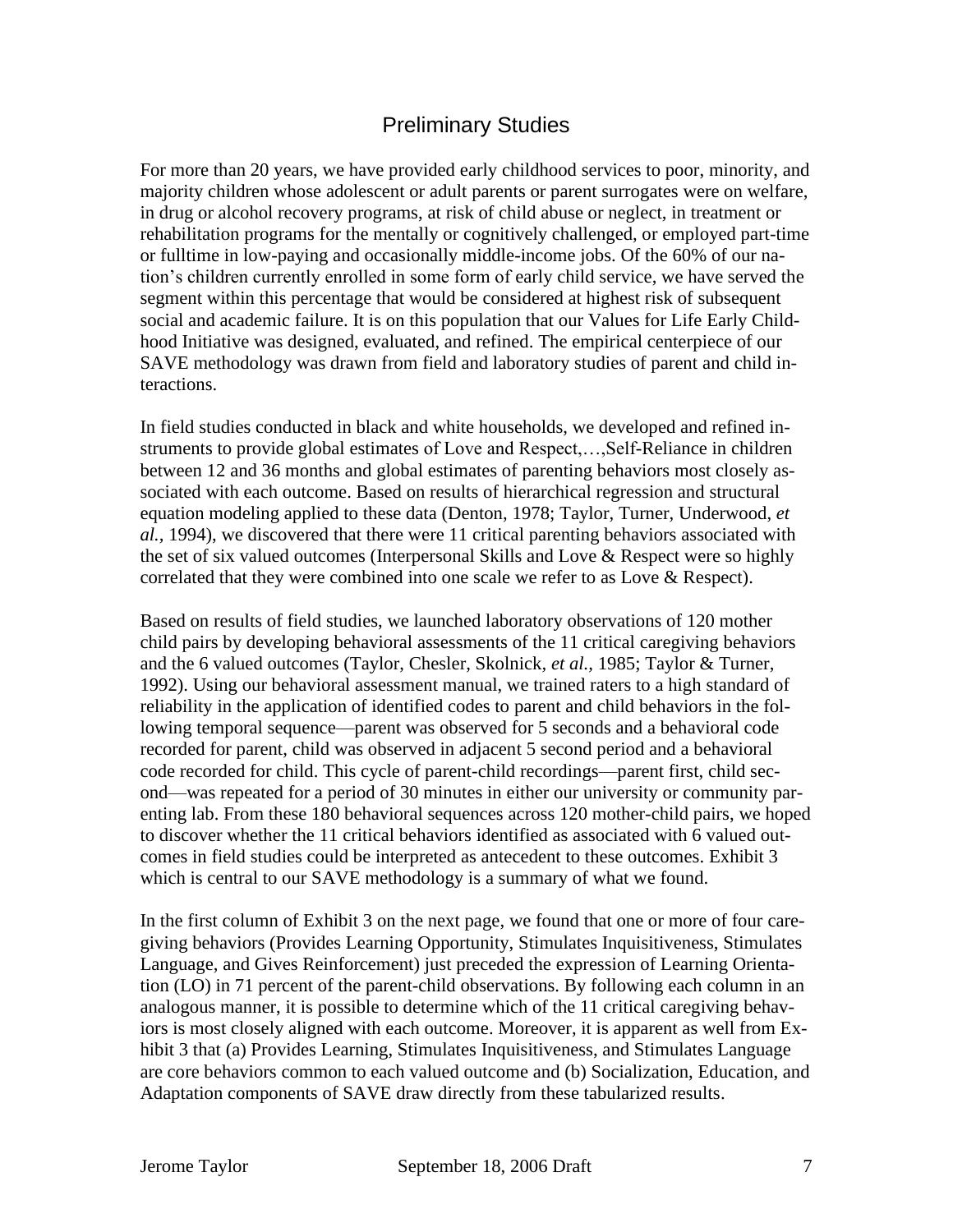|                                                                                            |     |                    | <b>Outcomes</b> |     |      |     |
|--------------------------------------------------------------------------------------------|-----|--------------------|-----------------|-----|------|-----|
| <b>Parenting</b>                                                                           |     |                    |                 |     |      |     |
| <b>Behaviors</b>                                                                           | LO  | $LR+$ <sup>5</sup> | SC              | SE  | SP   | SR  |
| PL                                                                                         | X   | X                  | X               | X   | X    | X   |
| <b>SI</b>                                                                                  | X   | X                  | X               | X   | X    | X   |
| <b>SL</b>                                                                                  | X   | X                  | X               | X   | X    | X   |
| EA                                                                                         |     | X                  |                 |     |      |     |
| <b>CW</b>                                                                                  |     | X                  |                 | X   |      |     |
| UI                                                                                         |     | X                  |                 |     |      |     |
| <b>GR</b>                                                                                  | X   |                    | X               | X   |      |     |
| <b>SO</b>                                                                                  |     |                    |                 |     | X    | X   |
| <b>RO</b>                                                                                  |     |                    |                 |     | X    | X   |
| <b>SA</b>                                                                                  |     |                    |                 |     |      | X   |
| <b>SRP</b>                                                                                 |     |                    |                 |     |      | X   |
|                                                                                            |     |                    |                 |     |      |     |
| Proportion                                                                                 | .71 | .70                | .79             | .79 | .77. | .85 |
| Valued Child Outcomes: LO=Learning Orientation, LR+=Love & Respect (Includes Interpersonal |     |                    |                 |     |      |     |
| Skills), SC=Self-Confidence, SE=Self-Esteem, and SR=Self-Reliance.                         |     |                    |                 |     |      |     |

**Exhibit 3: Empirical Relationships between Parenting Behaviors and Valued Child Outcomes**

*Parenting Behaviors:* PL=Provides Learning Opportunity; SI=Stimulates Inquisitiveness, SL=Stimulates Language, EA=Expresses Affection, CW=Communicates Warmth, UI=Uses Induction Techniques, GR=Gives Reinforcement, SO=Stimulates On-Task Behavior, SO=Reverses Off-Task Behav-

ior, SA=Stimulates Autonomy; SRP=Stimulates Role Play.

See our assessment manual for behavioral codes used in estimating *Valued Child Outcomes* and *Parenting Behaviors* (Taylor, Chesler, Skolnik, *et al.,* 1985).

Based on results from field and laboratory studies, we sought answers to four questions:

- Could we develop interventions based on Exhibit 3 that would help parents promote the achievement of Values for Life in their 12-36 month old children? The answer here would appear to be 'yes' (Taylor, 1999; Taylor & Turner, 1992).
- Could we develop interventions based on Exhibit 3 that would help childcare, Head Start, and kindergarten teachers and teacher assistants promote the achievement of Values for Life in their 12-60 month old children? Again the answer would appear to be 'yes' (Taylor, Turner, Underwood, *et al.,* 1994).
- Could we develop interventions based on Exhibit 3 that would help elementary school teachers promote the achievement of Values for Life in their K-5 students? Based on a recently published study, our answer would appear to be 'yes' (Taylor & Kouyaté, 2003).
- Could we make the case that Values for Life have salutary consequences beyond the early childhood and elementary school period? It would appear the preliminary answer is 'yes' (Baxter, 1999; Johnson, 1999; Lawrence, 1999; Strothers, Joell, & Day, 1997; Williams, 1999).

<sup>&</sup>lt;sup>5</sup> In our preschool inventory of values (VAL-O), Love & Respect and Interpersonal Skills were so entwined statistically that both scales were combined into one which we here refer to as 'Love & Respect+'.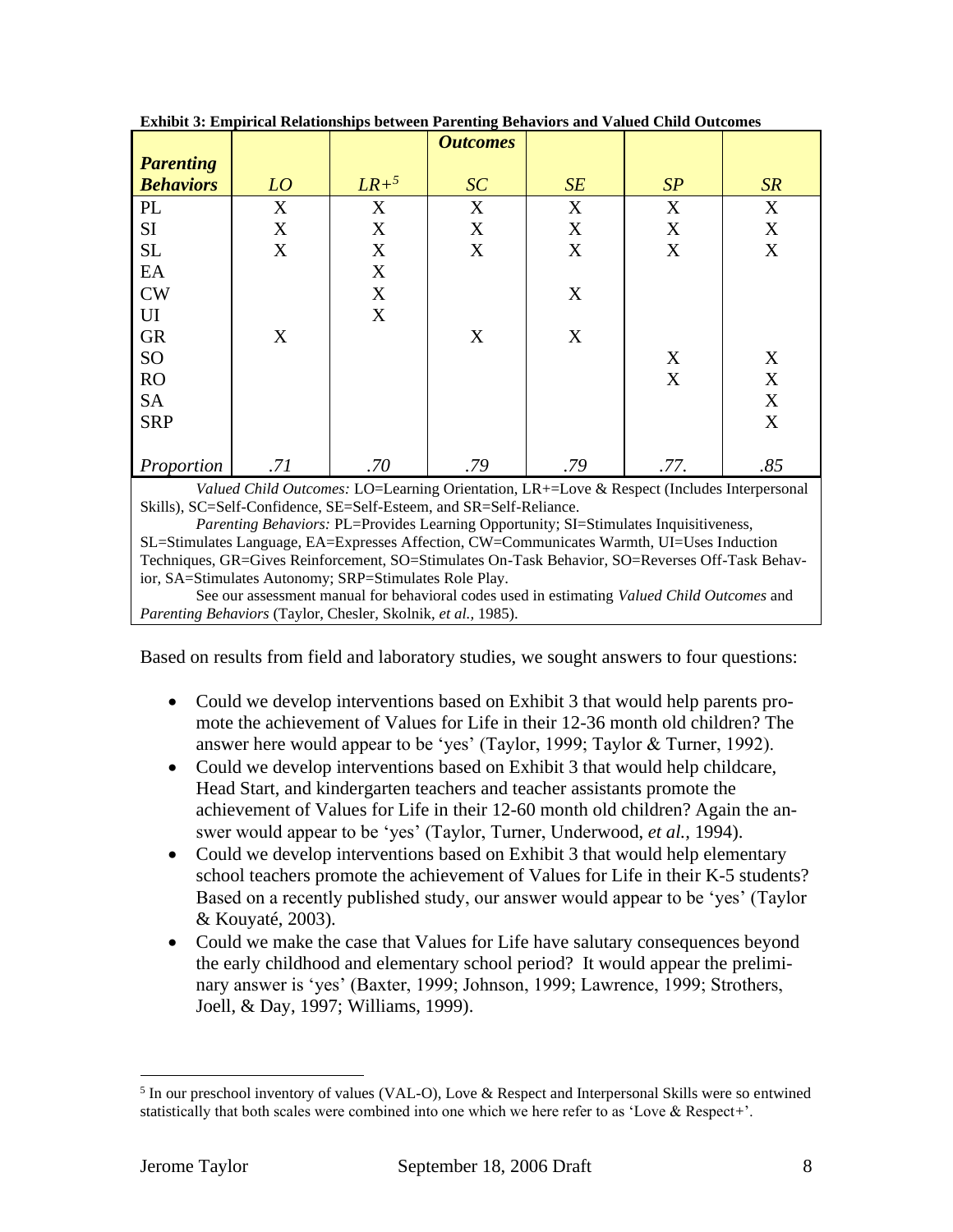Shortly we will elaborate on the empirical basis for these answers, but from theoretical perspectives summarized in Exhibits 1 and 2 it would appear that our products and services that enhance Values for Life in ways that promote spiritually and culturally integrative ways of being may have salutary effects from early childhood through the elementary school years—perhaps even through late adolescence<sup>6</sup>. But what relevance do these achievements have for reducing social and academic risks facing high risk populations we have served? In answering this essential question let us evaluate our Values for Life Early Childhood Initiative in relation to three qualities that young children need to be ready for school (National Education Goals Panel, 1997; National Research Council, 2000).

- *Cognitive Skills—*emergent literacy achievement that includes recognition of letters, knowledge that letters relate to sounds, and simple number concepts;
- *Basic Motivation—*cognitive regulatory process and curiosity, excitement about learning, and confidence in one's ability to learn; and
- *Socioemotional Skills*—capacity to understand others' feelings and viewpoints, cooperation with teachers and peers, self-regulation and control, and ability to resolve conflicts constructively.

Against this standard, let us examine (a) what high-risk children bring to early childhood services and (b) what Values for Life can do to prevent, attenuate, or reverse negative effects associated with these risk conditions.

- 1. *Development of Cognitive Skills*
	- Only 19% of children whose parents receive public assistance have acquired preliteracy skills by the time they enter kindergarten (NCES, 2000).
	- Poor children receive about 25 hours of one-on-one picture book reading by school entry relative to 1000 to 1700 hours for middle-class children (Adams, 1990).
	- The number of letters recognized at kindergarten entry correlates quite strongly with reading achievement in high school (Stevenson & Newman, 1986).
	- Only 38% of poor children entering kindergarten recognized letters relative to 86% of middle-class children (NCES survey, 2000).

An early childhood center located in an economically depressed community invited us to train their staff in our Values for Life model. We provided initial training and monitoring over a period of 7.5 months. Pre-testing using the Battelle Developmental Inventory revealed that the average score on each of the six scales was below average: 90.36 for Personal-Social, 95.22 on Adaptive, 96.19 on Gross Motor, 88.60 on Communications, 92.58 on Cognitive, and 99.84 on Fine Motor. Post-testing using the Battelle 7.5 months later revealed significant increases on each scale except Fine Motor. Moreover, scores on three of the scales had shifted from below to above average—Personal-Social, Adaptive,

<sup>&</sup>lt;sup>6</sup> In a pilot study, we found that the five parenting behaviors causally antecedent to Self-Esteem during early childhood (Exhibit 3) were similar to five professorial behaviors associated with Self-Esteem in college students.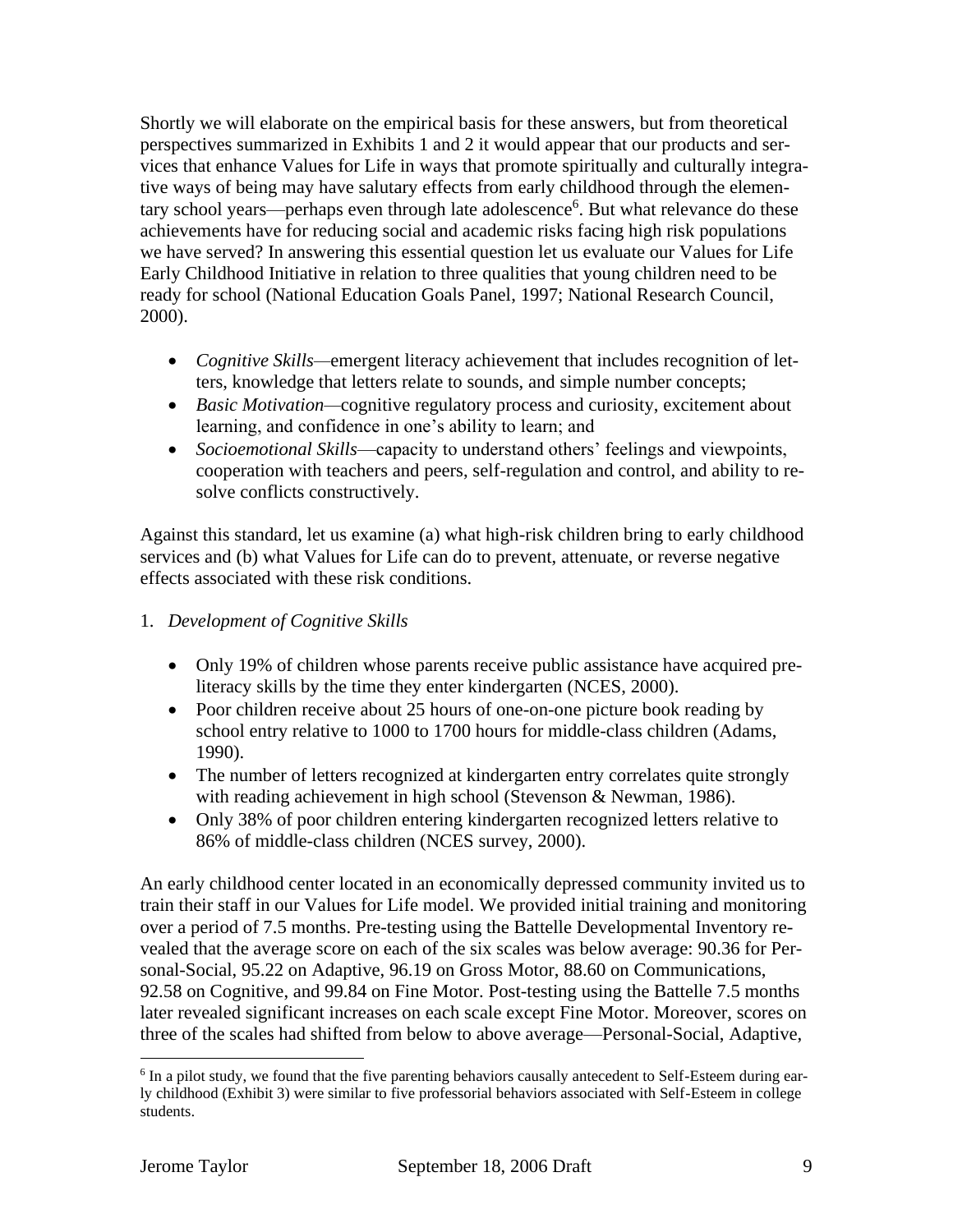and Gross Motor. Scores on the remaining scales had moved to within less than 4 points of the norm (Taylor, Turner, Underwood, *et al.,* 1994). Although unable to follow these children beyond Y01 or obtain specific information of emergent literacy skills, the pattern of findings on the Battelle would suggest participating children were moving in the right direction. Of relevance may be results of a recent study exploring relationships between Values for Life and academic achievement in 72 black and poor elementary school children.

Using the VAL-OE Inventory,  $2<sup>nd</sup>$  and  $3<sup>rd</sup>$  teachers rated their students on each Values for Life category (Taylor & Kouyaté, 2003). We found that students at or above the median on one or more values were a minimum of two and one-half times more likely than students below the median to score at or above the  $50<sup>th</sup>$  percentile on a standardized measure of math (Iowa Test of Basic Skills). Students at or above the median on Self-Persistence or Self-Reliance were eight times more likely to exceed the  $50<sup>th</sup>$  percentile.

We found also that students at or above the median on one or more values were a minimum of two and one-half times more likely to score at or above the 50<sup>th</sup> percentile on a standardized measure of reading (SAT 9). Students at or above the median on Love and Respect, Interpersonal Skills, or Self-Esteem were a minimum of seven times more likely. Together these findings suggest that Values for Life may be relevant to our interest in preventing or reversing impairments in cognitive and intellectual development in highrisk children.

#### *2. Development of Basic Motivation*

- Motivation as a cognitive regulatory processes—being able to marshal internal and external information and resources to plan and execute goal-directed activities—is alarmingly underdeveloped in our nation's kindergarten classrooms (Rimm-Kaufman, Pianta, & Cox, 2000); and
- Motivation as curiosity, excitement about learning, and confidence in ability to succeed is often underdeveloped and problematic by point of entry into kindergarten (Thompson, 2001).

In two Values for Life Early Childhood centers, identified products and services were implemented primarily on samples of poor or black children between the ages of 12 and 72 months. Based on our analysis of motivation as cognitive regulation and motivation as curiosity, we identified three values that would appear to provide a defensible mapping of the construct basic motivation—Learning Orientation, Self-Confidence, and Self-Persistence (see left hand column of Exhibit 1), each estimated from teacher ratings on the VAL-O Inventory. During the Learning Orientation cycle, caregivers received weekly training in how to implement the four critical caregiver behaviors we discovered were antecedent to this outcome (see column 1 of Exhibit 3). These caregiver behaviors were implemented during morning circle time by teachers (**E** of SAVE), in each of 4-to-6 six activity centers during the day by teachers (**A** of SAVE), and were demonstrated physically or illustrated photographically for parents by teachers when children were picked up in the afternoon or evening (**S** of SAVE). To excite the interest of older children's in the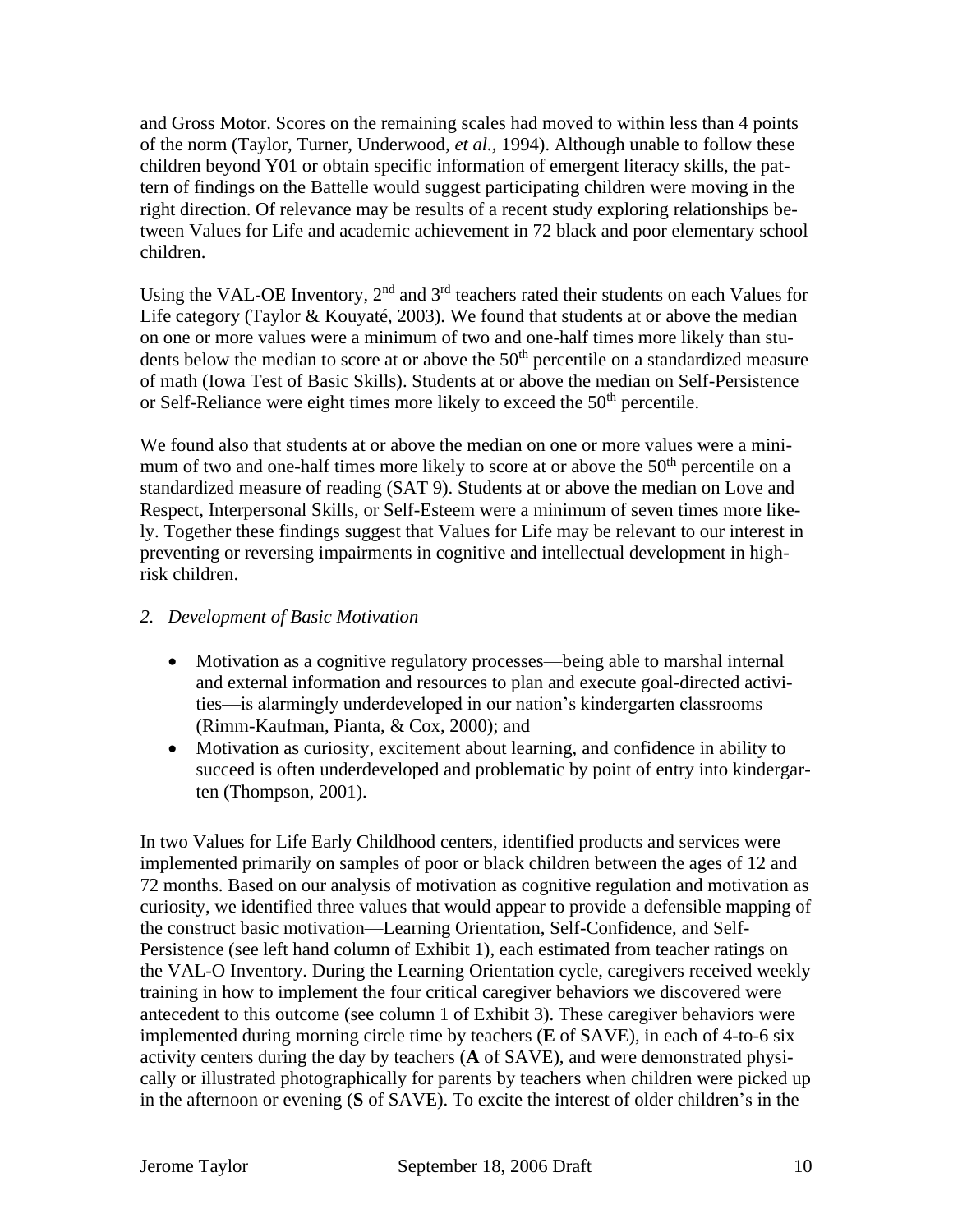value Learning Orientation (**V** of SAVE), we posted in various activity areas internet pictures of persons such as Imhotep of Egypt (circa 2600 BC)—the world's first named architect and doctor who also was a [scribe,](http://www.touregypt.net/magazine/mag02012001/magf2.htm) sage, poet, and astrologer. On a daily basis, teachers of the older children linked some aspect of Imhotep's accomplishments to (a) their daily lives (*e.g.,* What is your doctor's name? What's this doctor's name? Where was this first doctor from?) and (b) the target value (*e.g.,* Did Imhotep like to learn? Who wants to learn around here? Who'd like to be like Imhotep?). Parallel valuation procedures were used for Self-Confidence (*e.g.,* Astronaut Mae Jemison's 1987 flight into space) and Self-Persistence (*e.g.,* Wilma Rudolph, born with a crooked leg and crippled foot, won three gold medals in the World Olympics) in conjunction with critical caregiving behaviors reflected in columns 3 and 5 of Exhibit 3. Likewise each target value is differently motivated using a complementary set of cultural images.

In Exhibit 4, we provide a summary of pre-to-post changes on these values utilizing our communal intervention methodology—SAVE interventions applied in small groups of age homogeneous enrollees in participating centers over a period of approximately 30 workdays (Taylor, Thomas, & Bagley, 1999). We acknowledge the intrinsic weakness of the one-group pre-post quasi-experimental design used in these field evaluations (Exhibits 4-7), but the consistency of these findings over cycles of interventions using different raters in two childcare centers would seem to offer partial compensation.

| . .                       |                         |                          |                |
|---------------------------|-------------------------|--------------------------|----------------|
| Value                     | <i>Pre-Intervention</i> | <i>Post-Intervention</i> | <i>p-level</i> |
| Learning Orient $(N=55)$  | 69                      |                          |                |
| Self-Confidence $(N=84)$  | 106                     | 113                      |                |
| Self-Persistence $(N=64)$ | 87                      |                          |                |

**Exhibit 4: Changes in Basic Motivation–Communal Interventions**

t-tests based on the difference of correlated means.

From Exhibit 4, we find statistically significant increases in the values reflecting basic motivation over a relatively short period of time—30 days. In Exhibit 5, pre-to-post changes on these values are reported utilizing our individualized methodology—SAVE interventions applied to individual enrollees whose behavior would seem to call for correction or enhancement on identified values. Typically these interventions are applied just prior or subsequent to afternoon nap time.

| Value                     | <i>Pre-Intervention</i> | <i>Post-Intervention</i> | p-level |
|---------------------------|-------------------------|--------------------------|---------|
| Learning Orient $(N=54)$  | 55                      | ΩZ                       | O       |
| Self-Confidence $(N=53)$  | -01                     | 116                      | .0001   |
| Self-Persistence $(N=33)$ |                         | 94                       | 0007    |

t-tests based on the difference of correlated means.

Here again we find evidence of statistically significant increases in the positive expression of values reflecting basic motivation over a relatively short period of time—30 days. It is important to note as specified in our training manuals that communal and individualized interventions are implemented coterminously.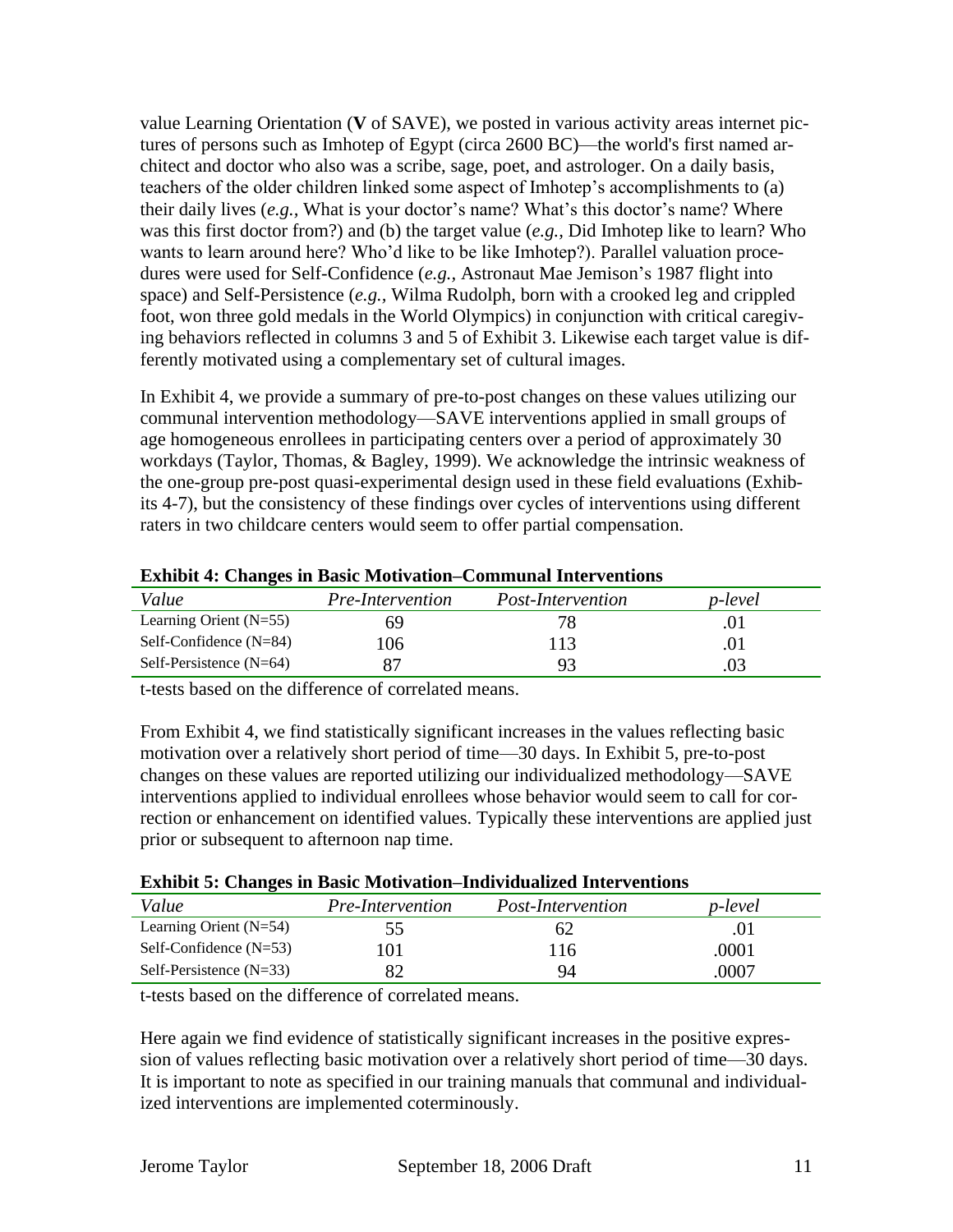Finally, we report results of a comparative study of Values for Life on more than 300 Head Start children in two counties of Western Pennsylvania. These classes were randomly assigned to Regular and Values for Life Head Start. At the end of one year, Values for Life Head Start classes significantly outrivaled Regular Head Start classes on two of three values identified as reflecting basic motivation (Taylor, Turner, *et al.,* 1994).

#### 3. *Development of Socioemotional Skills*

- Poor children are at higher risk of social and emotional problems that undermine academic achievement (Wentzel & Asher, 1995).
- Student aggression, inattention, and impulsivity undermine academic readiness during preschool years (Hinshaw, 1992) and academic achievement during elementary years (McLelland, *et al.,* 2000).
- Student anxiety, depression, withdrawal, and somatic concerns expressed during first grade predict academic underachievement at age 14 (Ialongo, *et al.,* 2001).
- Large numbers of Head Start children are exposed to economic or familial risk factors that subsequently are associated with emotional and behavioral disorders, antisocial behavior, and juvenile delinquency (Yoshikawa, 1994).

Defining socioemotional competence as *the capacity to understand others' feelings and viewpoints, cooperation with teachers and peers, self-regulation and control, and ability to resolve conflicts constructively,* the values Love and Respect, Interpersonal Skills, Self-Esteem, and Self-Reliance would appear to be reasonable proxies for this construct (see left-hand column of Exhibit 1), each estimated from teacher ratings on the VAL-O Inventory. On the same sample of children identified in the preceding section (*2. Development of Basic Motivation*), we summarize the impact of our package of products and services on these values. Exhibit 6 summarizes results for communal interventions implemented over approximately 30 days.

| Value                               | <i>Pre-Intervention</i> | <i>Post-Intervention</i> | <i>p-level</i> |
|-------------------------------------|-------------------------|--------------------------|----------------|
| Love & Respect+ <sup>7</sup> (N=15) | 14                      | -39                      | .0001          |
| Self-Esteem $(N=82)$                |                         |                          | .0001          |
| Self-Reliance $(N=17)$              | 66                      | 89                       | 0001           |

#### **Exhibit 6: Changes in Socioemotional Skills–Communal Interventions**

t-tests based on the difference of correlated means.

These results for communal interventions indicate statistically significant increases in positive expressions of values we've associated with socioemotional competence. Likewise we find in Exhibit 7 evidence of statistically significant enhancements in individualized interventions over 30 days.

 $7$  From footnote 4 the reader will recall that Love & Respect and Interpersonal Skills items were combined into a single scale referred to as 'Love & Respect+'.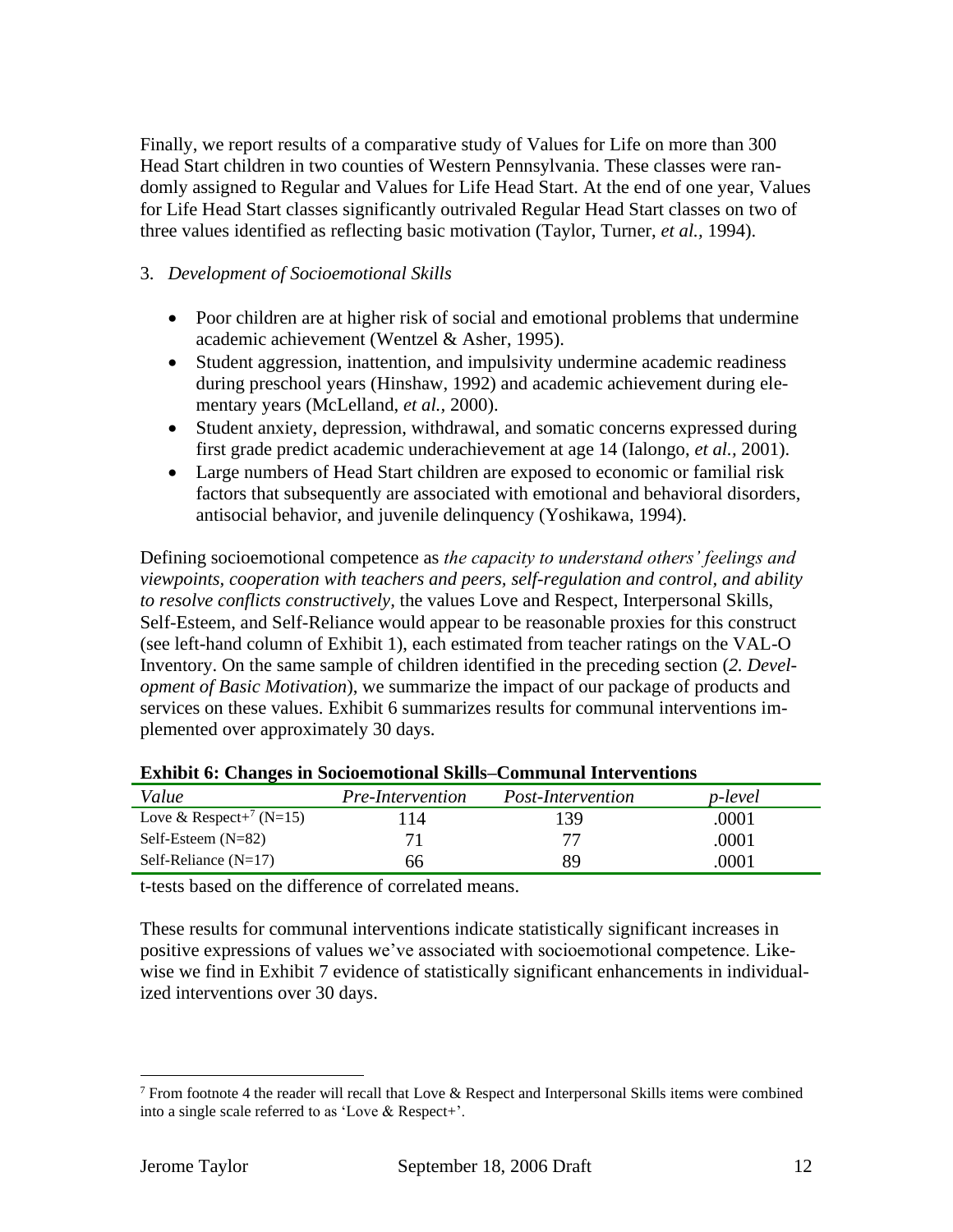| ີ                                  |                         |                          |                |
|------------------------------------|-------------------------|--------------------------|----------------|
| Value                              | <i>Pre-Intervention</i> | <i>Post-Intervention</i> | <i>p-level</i> |
| Love & Respect <sup>8</sup> (N=83) | 62                      |                          | .0001          |
| Self-Esteem $(N=29)$               | 94                      | 107                      | .003           |
| Self-Reliance $(N=48)$             | 68                      | $8^{\circ}$              | 0001           |
|                                    |                         |                          |                |

**Exhibit 7: Changes in Socioemotional Skills–Individualized Interventions**

t-tests based on the difference of correlated means.

We note two additional findings of relevance:

- We evaluated the socioemotional competence of children at risk of abuse but not neglect vs. children at risk of neglect but not abuse vs. children at risk of neither abuse nor neglect vs. children enrolled in a Values for Life Early Childhood Center. The Separation-Individuation Inventory (Taylor & Bartolomucci, 1996) was used to estimate socioemotional competence over the first three years of life and beyond. On this measure, the average separation-individuation score for children at risk of abuse was 64.92 relative to those at risk of neglect which was 84.86. The average score of children at risk of neither abuse nor neglect was 102.97, those enrolled in a Values for Life Early Childhood Center 120.42 (Bartolomucci & Taylor 1991). Given a normal score of 100, it would appear that Values for Life had an accelerative effect on socioemotional competence.
- In the Head Start study described in the preceding section, children exposed to Values for Life were significantly advanced over Regular Head Start on Love & Respect, Self-Esteem, and Self-Reliance (Taylor, Turner, *et al.,* 1994).

In summary, it appears that products and services associated with our Values for Life Early Childhood Initiative offer promising remedies to cognitive, motivational, and socioemotional challenges confronting poor or minority as well as majority children. Thus the developmental wisdom of these values projected by parents, teachers, and clerics for adolescence through early adulthood would appear to extend as well to early childhood through elementary school years.

But does this developmental wisdom extend as well to the original claim of parents, teachers, and clerics—Values for Life are important in the lives of adolescents and young adults? We conclude this section by presenting results of exploratory studies that provide preliminary answers to this question. In these studies we administered the adolescent and adult version of our measure of values (VAL-R Inventory) on samples of African American undergraduates attending a large urban university. In each study the 20 students or so scoring at or above the median on a given subscale of the VAL-R were referred to as 'High' on that value, the 20 students or so scoring below the median being referred to as 'Low'. In these investigations conducted by my undergraduate students, they examined how select values (not all values were investigated in these studies) pattern with the same cluster of competencies identified by experts as important to the early childhood years:

<sup>8</sup> See footnote 4.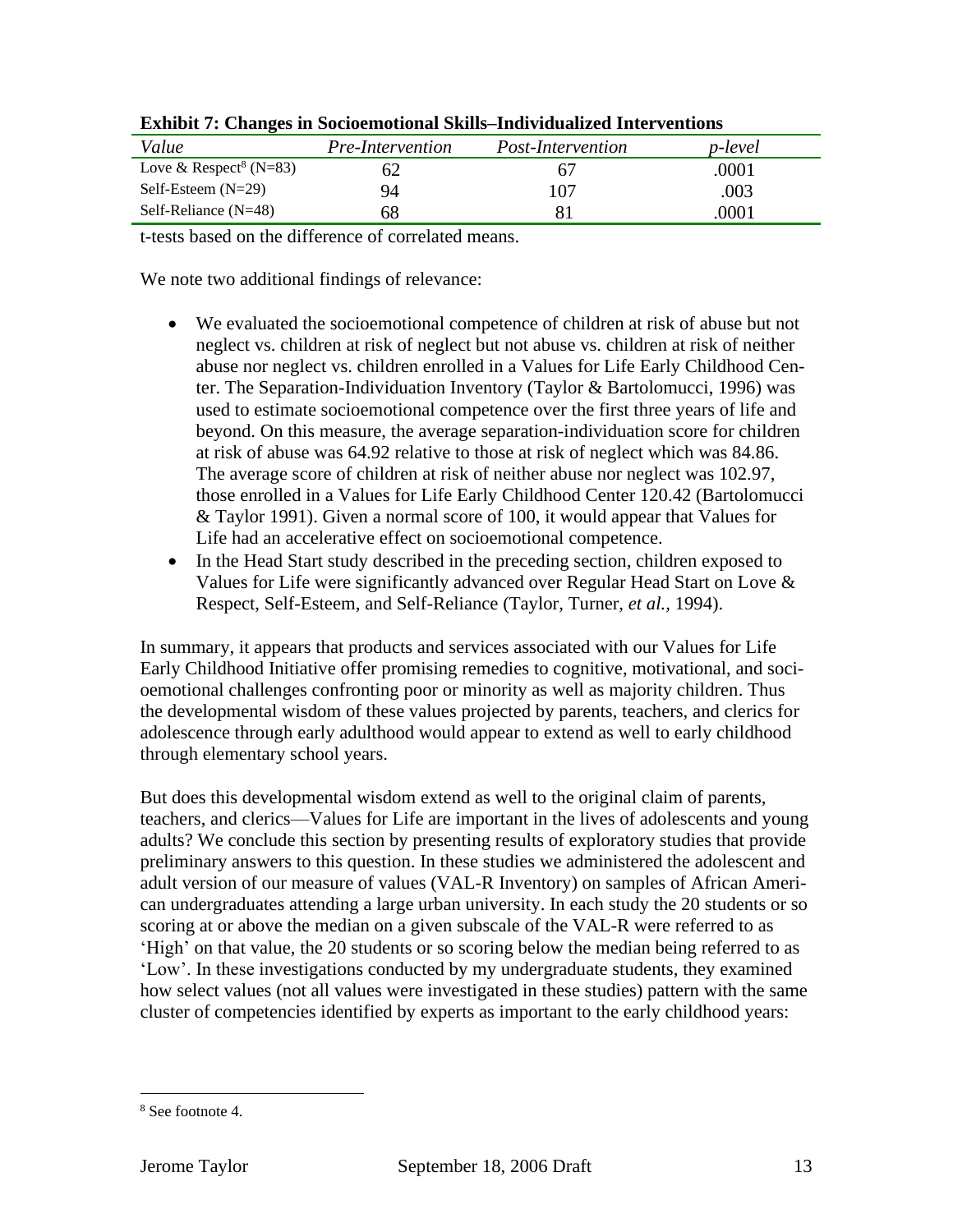- *Cognitive Skills:* African American undergraduates high in Self-Persistence reported an overall grade point average of +.3 points above average, those low in Self-Persistence -.9 points below average (Williams, 1999). Students high in Self-Esteem reported an overall grade point average of  $+$ .2 points above average, those low in Self-Esteem -.8 points below average (Baxter, 1999). In these studies, approximately one full grade-point average separated students high and low in Self-Persistence or Self-Esteem.
- *Basic Motivation:* We found that students high in Self Confidence reported significantly better study skills; higher occupational and economic aspirations, greater utilization of academic resources, and superior achievement motivation (Johnson, 1999). Students high in Self Persistence reported significantly better study skills and superior achievement motivation (Williams, 1999). African American students high in Learning Orientation reported more favorable attitudes toward taking technically demanding courses—calculus, chemistry, and biology (Strothers, Joell, & Day, 1997).
- *Socioemotional Skills:* African American students high in Self-Esteem reported significantly better study skills and higher utilization of academic resources (Baxter, 1999). On this sample we also found that students high in Self Reliance reported significantly better study skills and superior achievement motivation than students low in Self-Reliance (Lawrence, 1999).

Moreover, it would appear that beyond the promotion of cognitive, motivational, and socioemotional excellence, Values for Life also carry implications for civic excellence. My students and I (Taylor & students, 2000) analyzed biographies and autobiographies of a large number of great African American leaders over the last 150 years. These male and female movers and shakers typically possessed one or more of six attributes that I subsequently examined in relation to Values-for-Life categories (see left column of Exhibit 1):

- 1. *Persuasive:* Capable of influencing others (Interpersonal Skills);
- 2. *Organizer:* Capable of pulling people together for collective action (Interpersonal Skills, Love & Respect);
- 3. *Activist:* Capable of taking and maintaining unpopular positions (Self-Reliance; Self-Persistence);
- 4. *Learner:* Well read and informed and concerned equally with informing and instructing others (Learning Orientation; Self-Confidence);
- 5. *Spiritual:* Anchored by scriptural text, meditative life, a sense of the sacred and holy (all value categories are normalized to promote a spiritually integrated way of being (see left column of Exhibit 1); and
- 6. *Inclusive*: A vital sense of connection to community, one's own and that of others (Love and Respect).

While these attributes were abstracted from a study of exemplary African American leaders, we believe the case can be made that their expression through Values for Life have positive implications for well-being of black *and* white children and youth as well as the nation as a whole.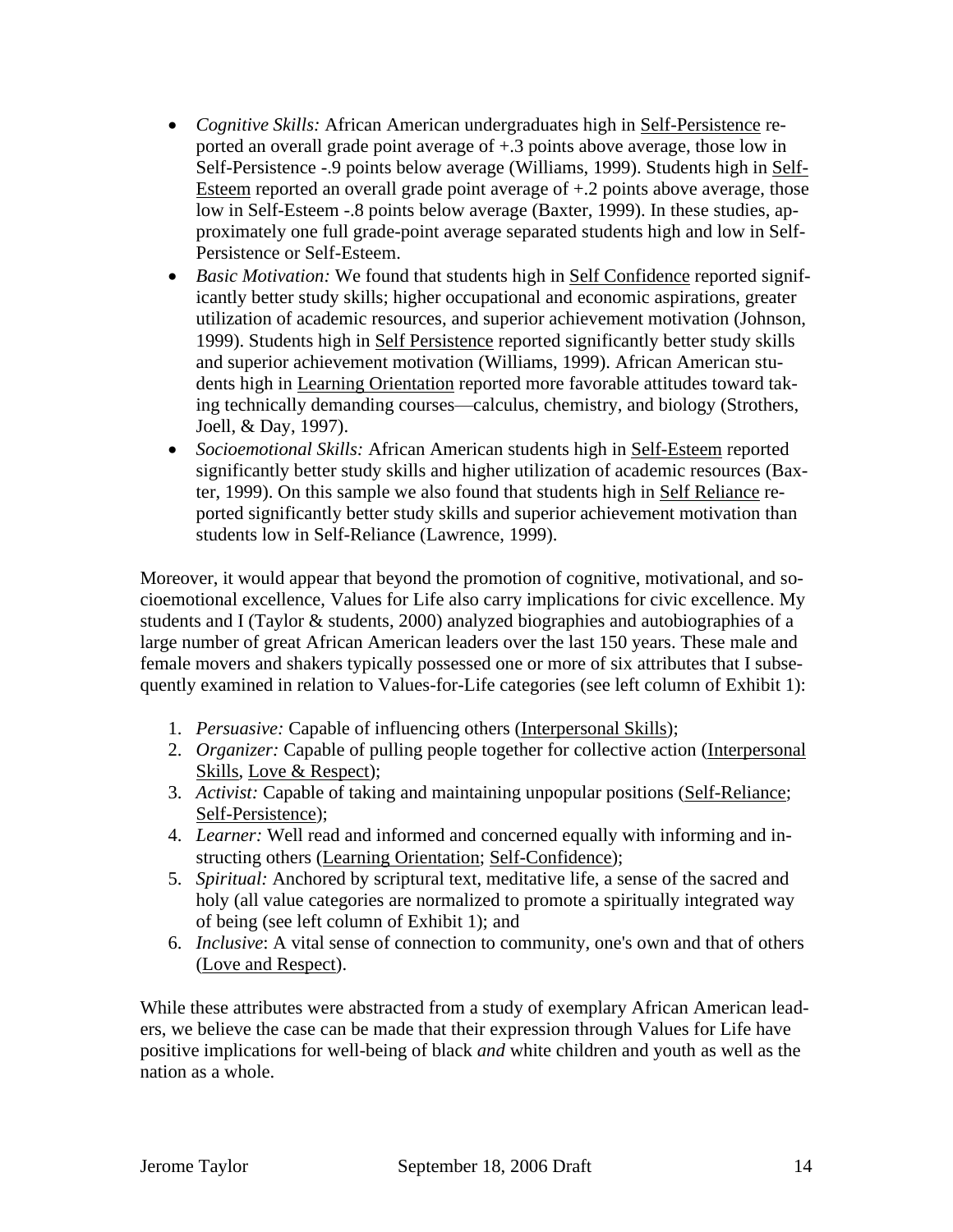We conclude with an analysis of how our early childhood and complementary Values for Life initiatives might be evaluated by the Collaborative for Academic, Social, and Emotional Learning (CASEL)—one of our nation's premier organizations committed to quality programs and policies that promote social and emotional learning in children and youth. Five evaluative dimensions have been identified (CASEL, 2002):

- *Provides Social and Emotional Learning Instruction.* Values for Life as expressed in the left column of Exhibit 1 encompasses self-awareness, social-awareness, self-management, relationship skills, and responsible decision making standards identified as critical in any program promoting social and emotional learning (SEL).
- *Reflects Adequate Program Design.* Our Values for Life initiatives fully embrace academic integration strategies that include the promotion of change in teaching strategies along with the application of SEL to academic content and the application of academic content to SEL.
- *Documents Program Effectiveness.* Multiple studies document positive behavioral outcomes at post-test, next to highest effectiveness standard articulated by the collaborative.
- *Provides Implementation Supports.* Values for Life initiatives entail professional development, student assessment measures, and classroom implementation tools at the highest levels identified by the collaborative.
- *Promotes Safe and Sound Learning Environments.* Our involvement of partnerships within schools and between schools and parents as well as community have been pivotal in the development, design, implementation, and maintenance of Values for Life initiatives<sup>9</sup>.

Our findings alone would suggest that Values for Life may have wide-ranging benefits cognitive, motivational, socioemotional, and civic—that stretch across the developmental continuum of early childhood to young adulthood. These findings in conjunction with the preceding application of CASEL standards strengthens our belief that Values for Life provides a promising approach to early childhood education. Indeed, we are pleased to offer our childcare model as the first installment in a series of complementary interventions designed to enhance individual and communal viability across the lifespan.<sup>10</sup>

# Dissemination through Training

In this section we start out with a review of key challenges that often subvert quality dissemination of human service programs. We then introduce a corresponding set of strate-

<sup>&</sup>lt;sup>9</sup> The reader might be interested in knowing that former Governor Tom Ridge identified our elementary after-school Values for Life initiative as one of the top three violence prevention programs in the Commonwealth of Pennsylvania (Turner, *et al.,* 2001). For our in-school Values for Life initiative, suspensions and verbal aggression toward teachers decreased, attendance improved, and tardiness decreased within the first year of implementation (see Taylor & Kouyaté (2003) for partial summary.

<sup>&</sup>lt;sup>10</sup> These include in-home programs; parenting groups; elementary, middle, and secondary school interventions; and cultural policy initiatives involving libraries, churches, businesses, and human service organizations—all designed in the aggregate to promote Values for Life in neighborhoods and communities.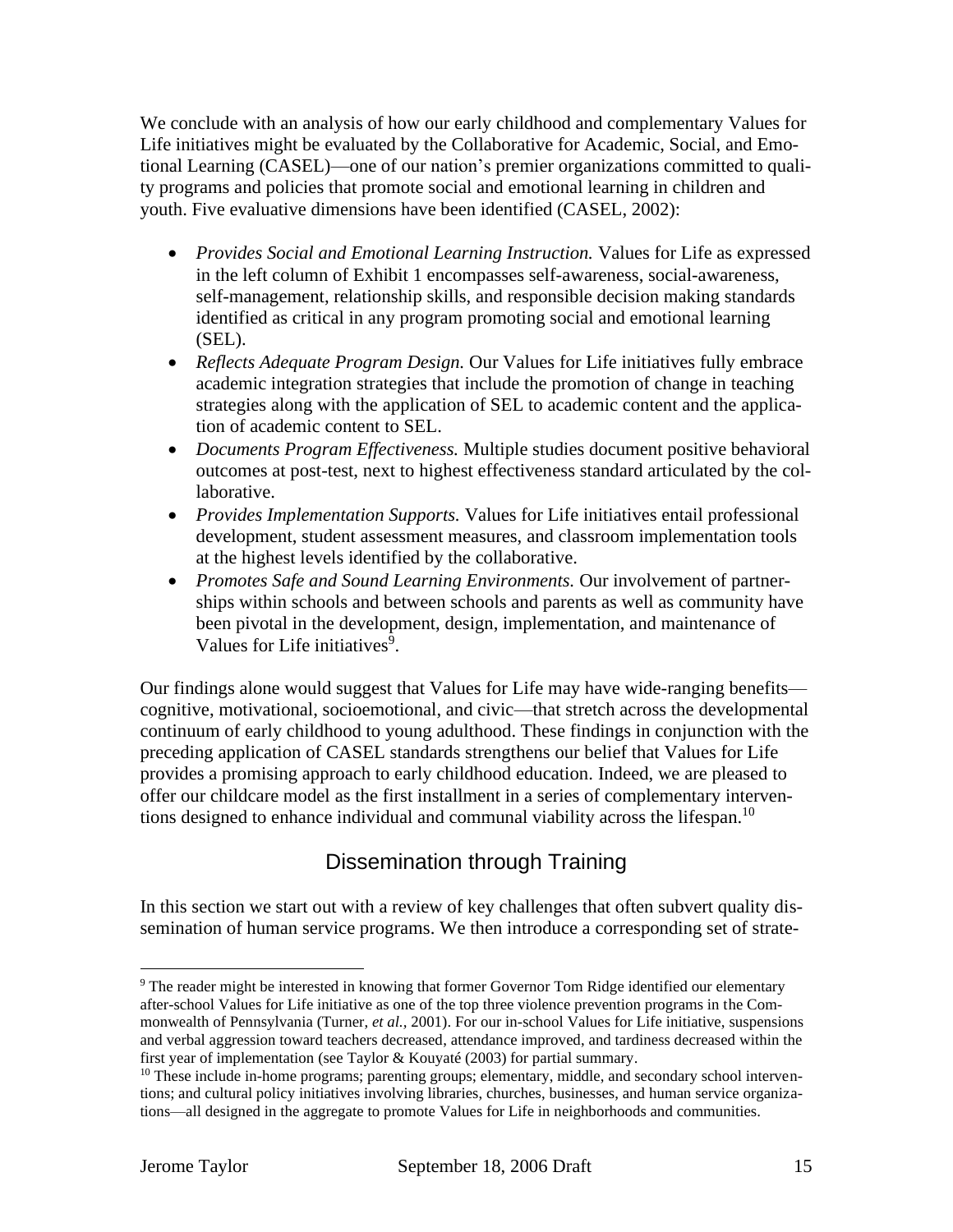gies intended to maximize the likelihood that our model will be implemented in the manner designed with effects intended. We conclude with an outline of tasks that need to be addressed immediately to launch this dissemination-through-training initiative.

#### **Dissemination Challenges**

The following dissemination-though-training design is based on two years of ongoing discussion by members of our leadership team at the Center for Family Excellence. It was intended to address seven shortfalls we identified from our practice as well as from the literature:

- Failure to structure curriculum in a pedagogically acceptable manner—the challenge of *protocol development*;
- Failure to train teachers and instructional assistants to prespecified criteria—the challenge of *initial training;*
- Failure to hold teachers and instructional assistants accountable for implementing the intervention protocol as prespecified—the challenge of *mastery training;*
- Failure to acknowledge teacher or instructional assistant's mastery of the intervention protocol—the challenge of *individual certification*;
- Failure to incentivize and reinforce mastery of the intervention protocol by the majority of teachers and instructional assistants in the center—the challenge of *organizational certification*;
- Failure to create a sense of community among practitioners and organizations whose involvement and successes are acknowledged and celebrated—the challenge of *communal networking*; and
- Failure to offer ongoing opportunities to reinforce or upgrade ones skills in understanding and implementing the intervention protocol—the challenge of *online access.*

It is our view that the presence of one or more of these failures will lead to inefficiencies in implementation as well as impairments in outcomes. Further, we believe that very few early childhood programs meet these standards consistently.

### **Meeting the Challenges**

In Exhibit 8 we identify seven strategies that we believe provide remedy to the seven dissemination challenges identified in the preceding section. Together they are designed to improve the likelihood that our model shared with others will be implemented in the manner designed with effects intended—a matter of program fidelity and accountability.

1. *Protocol Development:* Intervention objectives, strategies, and tactics are specified and illustrated. Procedures for process and outcome evaluation are identified along with management strategies for enhancing intervention process and outcomes. This step has been accomplished. Updating will be required with editing and formatting to accommodate our web-based application.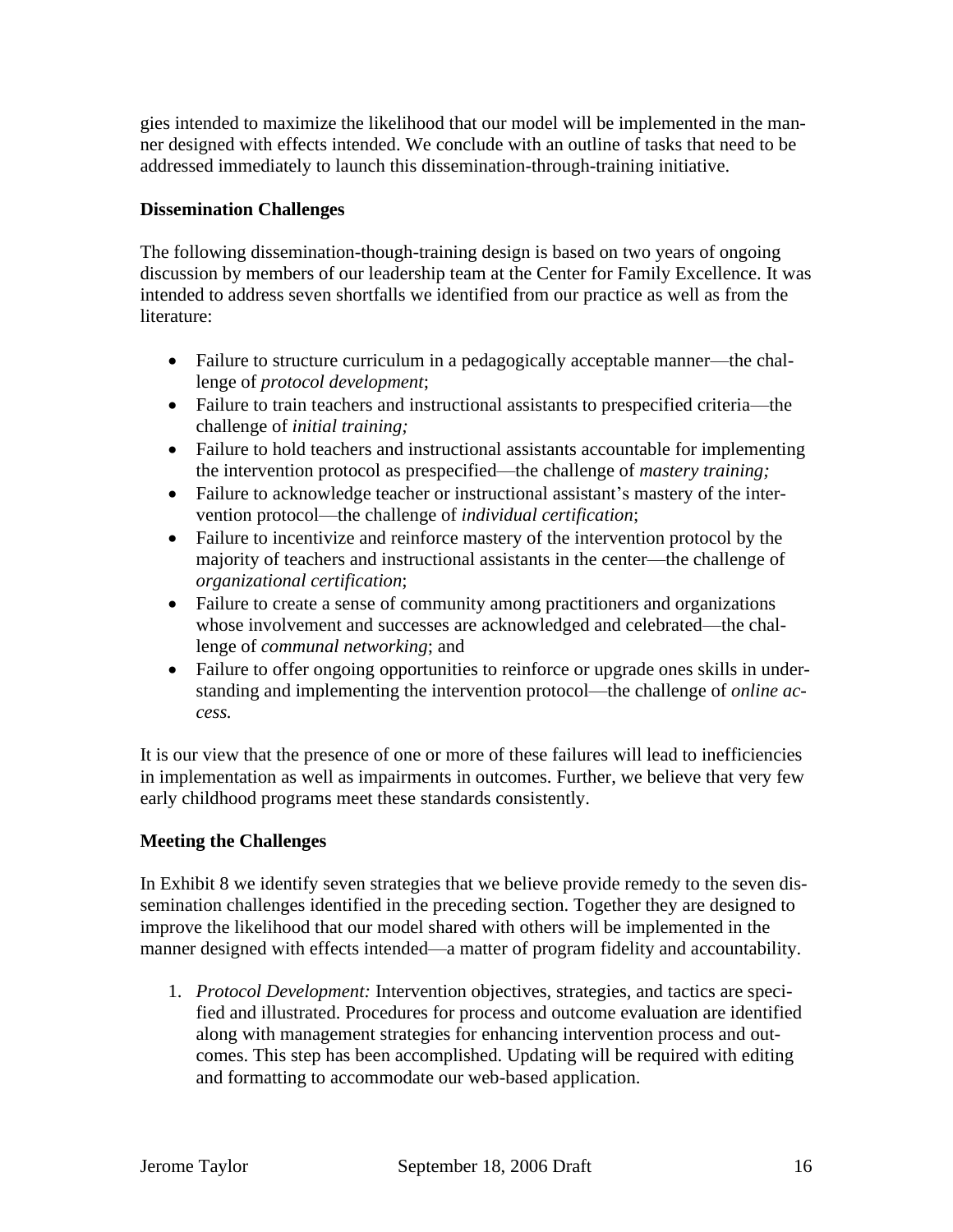- 2. *Initial Training:* Participants receive 15 hours of initial training structured around the intervention protocol. Those achieving prespecified competency standards will receive a letter indicating successful *Completion of Initial Training.*
- 3. *Mastery Training:* Participants implement the intervention protocol and submit process and outcome evaluations to the Center. The Center provides evaluative feedback which is used to guide individual supervision and inservice training directed toward improving intervention process and outcomes.
- 4. *Individual Certification:* Participants meeting all standards identified in Mastery Training are awarded a *Certificate of Individual Competence* which is renewable every three years if standards identified under Mastery Training are maintained.



- 5. *Organizational Certification:* When 75% or more of an agency's staff within a particular unit have received Certificates of Individual Competence, a *Certificate of Organizational Competence* will be awarded—renewable every three years if this standard is maintained.
- 6. *Values for Life Network:* All agencies receiving Individual and Organizational Certification are networked and promoted to enhance broad public recognition and celebration of their individual and collective achievements.
- 7. *Continuing Education:* State-of-the-art updates in intervention protocols, implementation procedures, or evaluation routines will be made available through online newsletters, websites, publications, workshops, and conferences. Opportunities to share information or seek consultation will be made available through an online chatroom.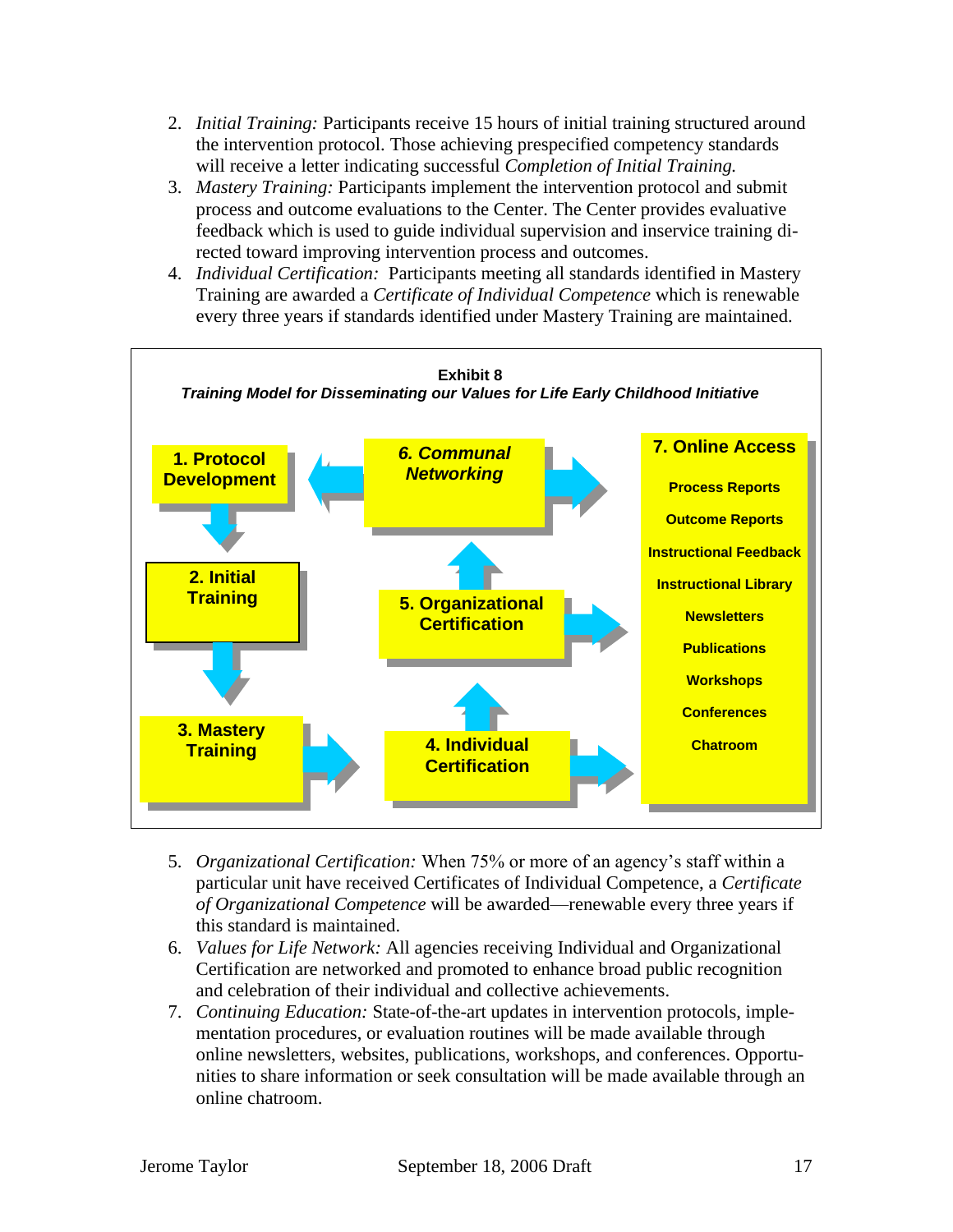In Exhibit 9 we examine how these seven strategies are expected to lead to ongoing improvements in the cognitive, motivational, and socioemotional excellence of all children enrolled in our Values for Life Early Childhood Initiative.

Following Exhibit 9, we identify three hypotheses that underlie our disseminationthrough-training model:

- 1. *Seven Strategies* are expected to activate and energize an *Achieving Culture* that (a) values the attainment of cognitive, motivational, and socioemotional excellence for all children, (b) learns instructional practices and routines that achieve cognitive, motivational, and socioeconomic excellence for all children, (c) opens itself to instructional feedback and materials that progressively improves its achievement of cognitive, motivational, and socioemotional excellence for all children, and (d) acknowledges and celebrates the role of teachers and centers in attaining cognitive, motivational, and socioemotional excellence for all children.
- 2. *Seven Strategies* are expected to bring about *Progressive Improvements* in curriculum and practices that promote cognitive, motivational, and socioemotional excellence in ways that reduce subsequent risks of academic underachievement, juvenile delinquency, school violence, drug and alcohol addiction, and premature sexual experimentation.
- 3. *Achieving Culture* and *Progressive Improvements* covary, each synergizing the other in a process of reciprocal causation that nurtures and undergirds an upward spiraling of expectations and results—excellence in cognitive, motivational, and socioemotional outcomes for all children.



**Exhibit 9** *Linking Seven Strategies to Expected Outcomes*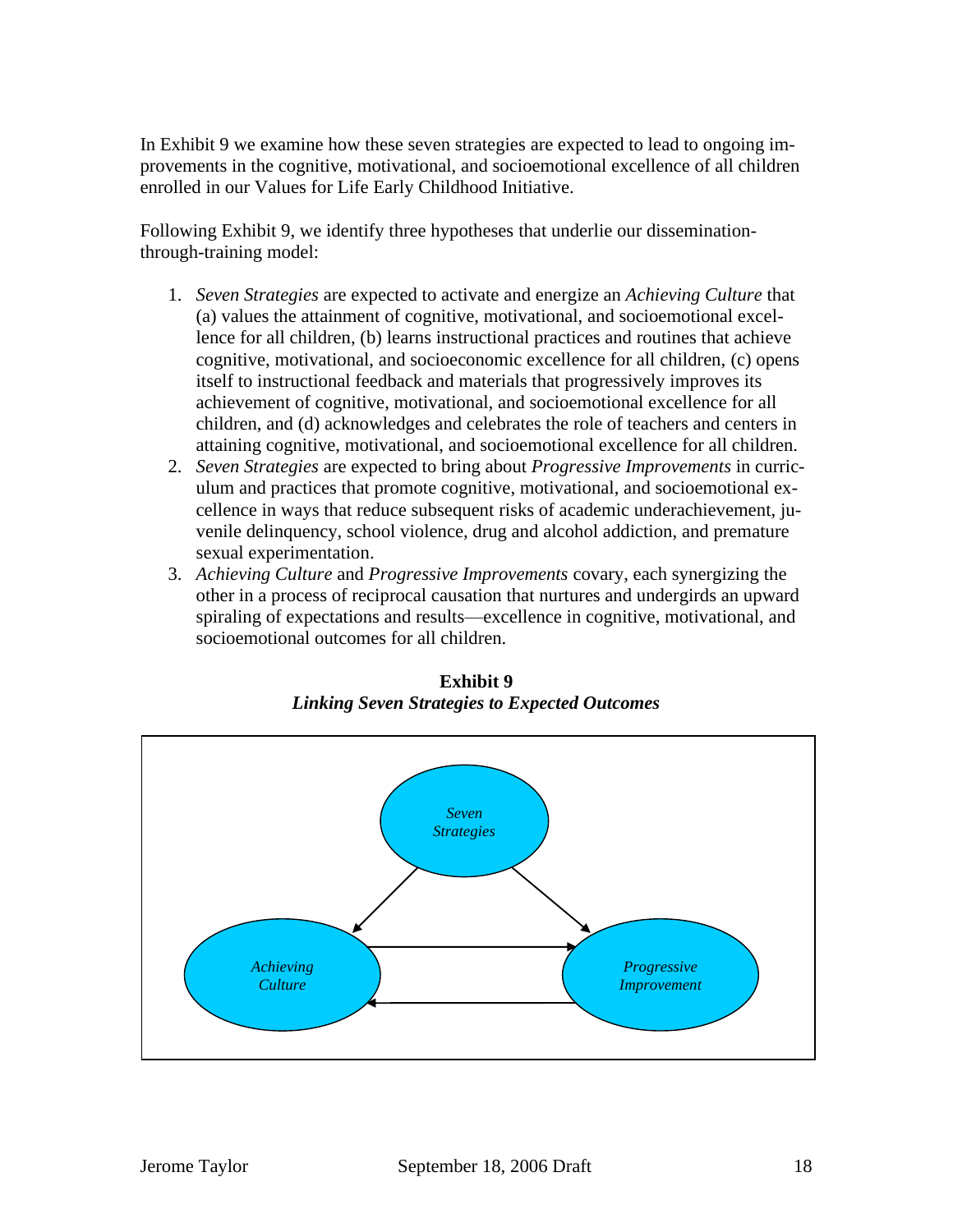#### **Dissemination Tasks**<sup>11</sup>

- Design a Values for Life web-based application that includes:
	- $\triangleright$  Q & A about our early childhood model—its goals, objectives, outcomes, and distinctives:
	- ➢ Services and products used in the implementation of our model—this including the updating, editing, and reformatting of all products and services to accommodates this web-based application;
	- ➢ Educational and training opportunities for learning our model;
	- ➢ Publications, reports, and newsletters describing our model; and
	- $\triangleright$  Proprietary access<sup>12</sup> to participating early childhood centers for exchanging information with other centers, entering performance data and receiving corresponding process and outcome evaluation reports, downloading instructional protocols, audiotapes, and videoclips, and enrolling and participating in online conferences and workshops on general or specialized topics that enhance the positive impact of our products and services.
	- ➢ Ongoing record of who accesses the site for what types of products and services, for what period of time, and with what frequency (including instructional access to audiotapes, videoclips, and so on). This information is important in terms of linking field utilization of our products and services with measurable outcomes.
- Provide basic maintenance of our Values for Life web-based application that will facilitate use of our website by guests as well as participating centers. This objective which will entail application hosting by an external contractor to include:
	- ➢ *Database Maintenance.* Scheduled back-up, archiving, and data recovery.
	- ➢ *System Management.* Maximizing the security of the web-based application information by installing unique IDs on the local computers of participating childcare centers, establishing communication links between participating centers and the web browser, creating firewall protection which will deny all unauthorized access to the server site, and establishing virus protection which will be updated monthly.
- *Provide System Support for Our Values for Life Web-based Application which will include:*
	- $\triangleright$  Technical manuals
	- $\triangleright$  Initial and ongoing training
	- ➢ Toll-free technical support
	- $\triangleright$  Technical support website
- *System Customization*. Additional services per consumer request.

 $11$  This section is an abstract of a proposal by Dr. Xiaoyan Zhang whose organization KIT Solutions, Inc. will be contracted to host our web-based application.

<sup>&</sup>lt;sup>12</sup> This will require development and maintenance of an intranet application—Virtual Private Network that will include the community of individuals and centers implementing our early childhood initiative.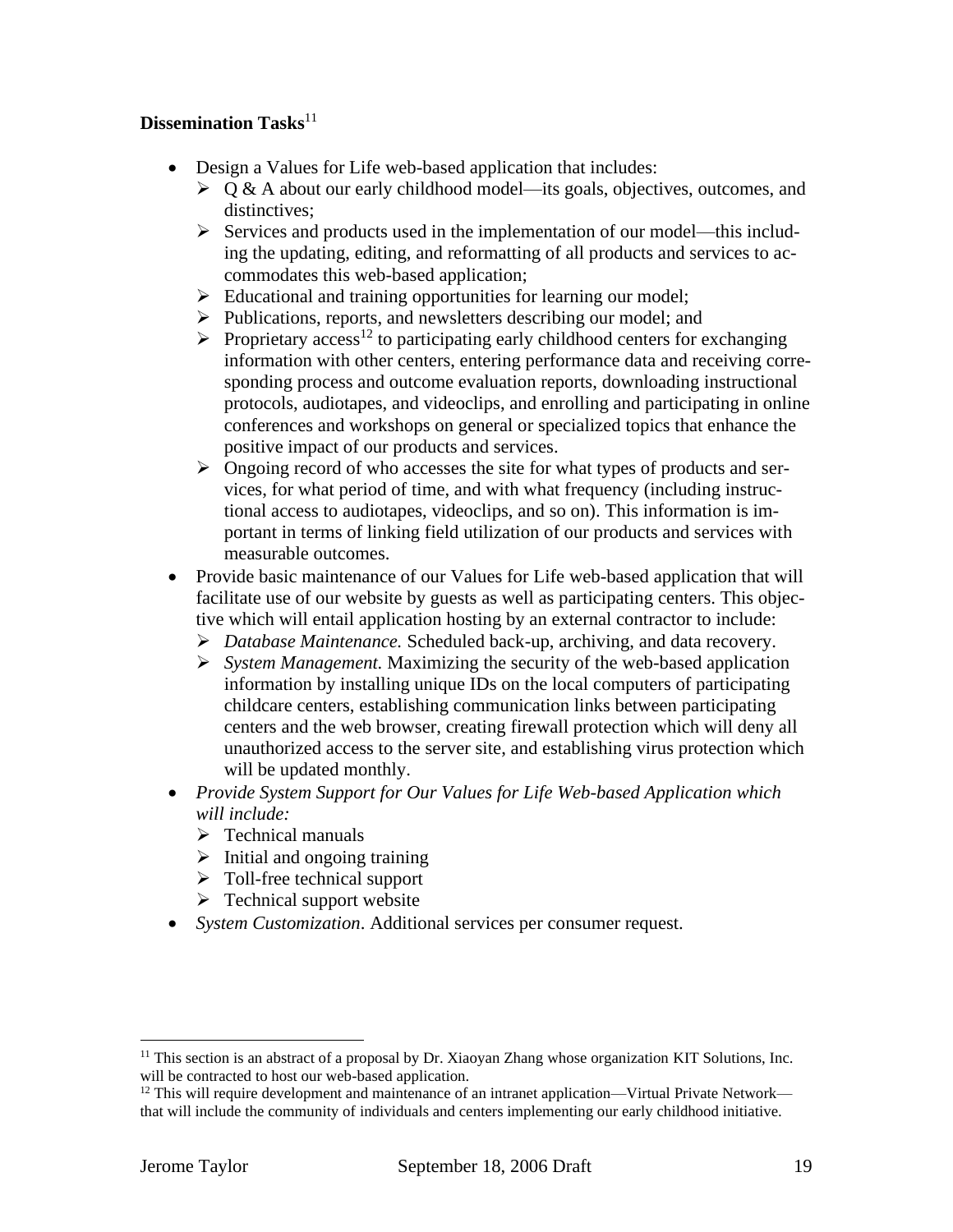# **Conclusions**

UR VALUES-BASED INITIATIVE may be the only early childhood program intentionally structured around what parents, teachers, and clergy believe children and youths need for triumphant living—high levels of Love and Respect, UR VALUES-BASED INITIATIVE may be the only early childhood progententionally structured around what parents, teachers, and clergy believe correlation and youths need for triumphant living—high levels of Love and Resp Inter Esteem, and Self-Reliance. These medial values represent a 'folk' theory of sorts—the people's declaration of cultivatable qualities considered important to their children's future. In contrast, most early childhood initiatives are based on 'expert' theories that issue from developmental inquiries (*e.g.,* Jean Piaget, Lev Vygotsky, Maria Montessori, Erik Erikson) or instructional research (*e.g.,* Siegfried Engelmann, Carl Bereiter, Wesley Becker)—each source projecting a vision of our children's future that only adventitiously overlaps with what 'folk' say. Although billions of dollars have been spent in implementing and evaluating 'best practice' models based on these 'expert' theories, none has been successful in closing achievement gaps associated with race and class.

We believe that the failure of 'best practices' models to close these achievement gaps is related to their relative inattention to spiritual, cultural, and axiological<sup>13</sup> factors that underlie cognitive, emotional, social, and motivational constructs associated with academic readiness and achievement. Although we have presented the case for Values for Life as a promising 'folk' theory alternative that addresses spiritual, cultural, and axiological factors, the quasi-experimental designs used in these evaluations do not match the statistical power of experimental designs used in the evaluation of 'expert' models. Notwithstanding this shortcoming, we have argued that our dissemination interest is more than justified because of (a) the consistency of our findings in different centers over different periods of time; (b) the potential applicability of our values construct to early childhood through young adulthood; (c) the potential to build a community of interest around values of intrinsic interest to parents, teachers, and clergy; (d) the plan to remedy implementation failures that in part to large measure characterize most 'best practices' models; and (e) the plan for promoting the progressive achievement of program fidelity and accountability by creating a virtual learning community accessible any time and anywhere for each participating childcare center.

In the final analysis, we hope to answer the question of whether 'folk' theory is a promising alternative or complement to 'expert' theory in eliminating racial and class achievement gaps. Anything less than elimination of these gaps we find totally and irrevocable unacceptable—a challenge we extend equally to childcare models based on 'folk' or 'expert' theories.

#### **References**

Adams, M.J. (1990). *Beginning to Read: Thinking and Learning about Print.* Cambridge, MA: MIT Press.

<sup>13</sup> See footnote 4.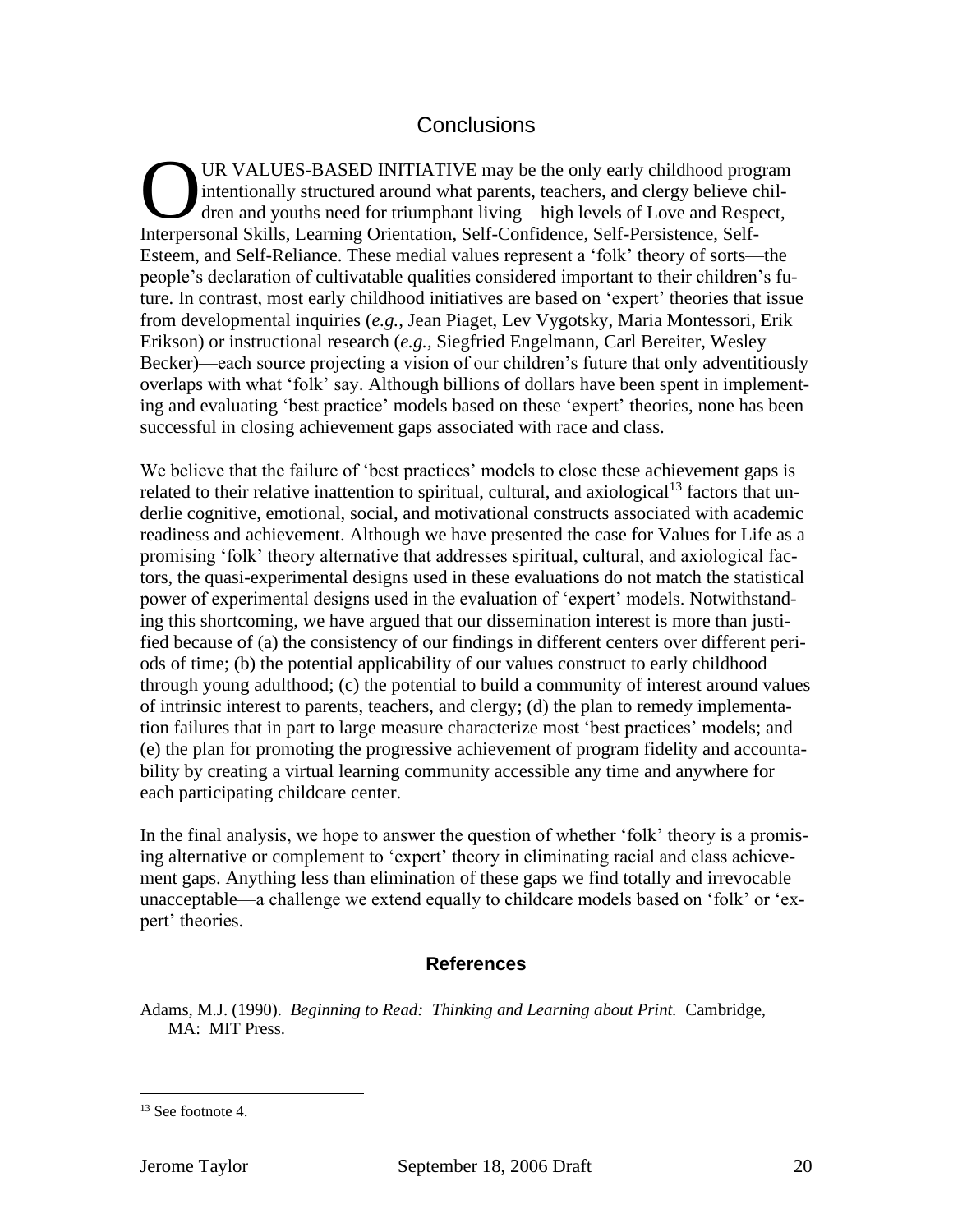- Baxter, C. (1999). Self-Esteem and academic excellence. *Research Seminar on the African American Community*, Department of Africana Studies, University of Pittsburgh.
- Bartolomucci, E., & Taylor, J., (1991). Preliminary reliability and validity of an instrument measuring separation-individuation outcomes *Psychological Reports, 69, 391-398.*
- Cherulnik, P.D., & Souders, S.B. The social contents of place schema: People are judged by the places where they live and work. *Population and Environment, 7*, 211-233.
- Collaborative for Academic, Social, and Emotional Learning (CASEL, July, 2002). *A. Guidelines for social and emotional learning. Quality programs for school and life success.* University of Illinois at Chicago, Chicago, Illinois.
- Denton, S. (1978). *A systems analysis of parenting behaviors related to valued child outcomes. Unpublished master's thesis.* University of Pittsburgh.
- Hinshaw, S.P. (1992). Externalizing behavior problems and academic underachievement in childhood and adolescence: causal relationships and underlying mechanisms. *Psychological Bulletin, 111,* 127-155.
- Hoge, D., & Andrews, D.A. (1996). An investigation of risk and protective factors in a sample of youth offenders*. Journal of Child Psychology, 37,* 419-424.
- Ialongo, N.S., Edelsohn, G., & Kellum, S.G. (2001). A further look at the prognostic power of young children's reports of depressed mood and feelings. *Child Development, 72*, 36- 47.
- Jackson-Lowman, H., Rogers, J., Zhang, X., Zhao, Y., & Brathwaite-Tull, M. (1996). Life attitude inventory: Preliminary evaluation of a measure of spiritual orientation. In R.L. Jones (Ed.), *Handbook of tests and measurements for black populations, (1),* 87-103, Hampton, VA: Cobb & Henry.
- Johnson, M.E. (1999). Self-Confidence and academic excellence. *Research Seminar on the African American Community*, Department of Africana Studies, University of Pittsburgh.
- Lawrence, L. (1999). Self-Reliance and academic excellence. *Research Seminar on the African American Community*, Department of Africana Studies, University of Pittsburgh.
- McLelland, M.M., Morrison, F.J., & Holmes, D.L. (2000). Children at risk for early academic skills. *Early Child Research Quarterly, 15,* 307-329.
- National Center Education Statistics (2000). *America's Kindergartners: Findings from the Early Childhood Longitudinal Study, Kindergarten Class of 1998-1999. Fall, 1998.* Washington, D.C.: U.S. Department of Education.

National Educational Goals Panel (1997). *Getting a good start in school.* Washington, DC.

National Research Council (2000). *From Neurons to Neighborhoods: The Science of Early Child Development.*Committee Integrating Science Early Childhood Development. (Eds.) J.P. Shonkoff, & D.A. Phillips, Board Children Youth, Fam., Committee on Behavior Social Science Education, Washington DC: National Academy Press.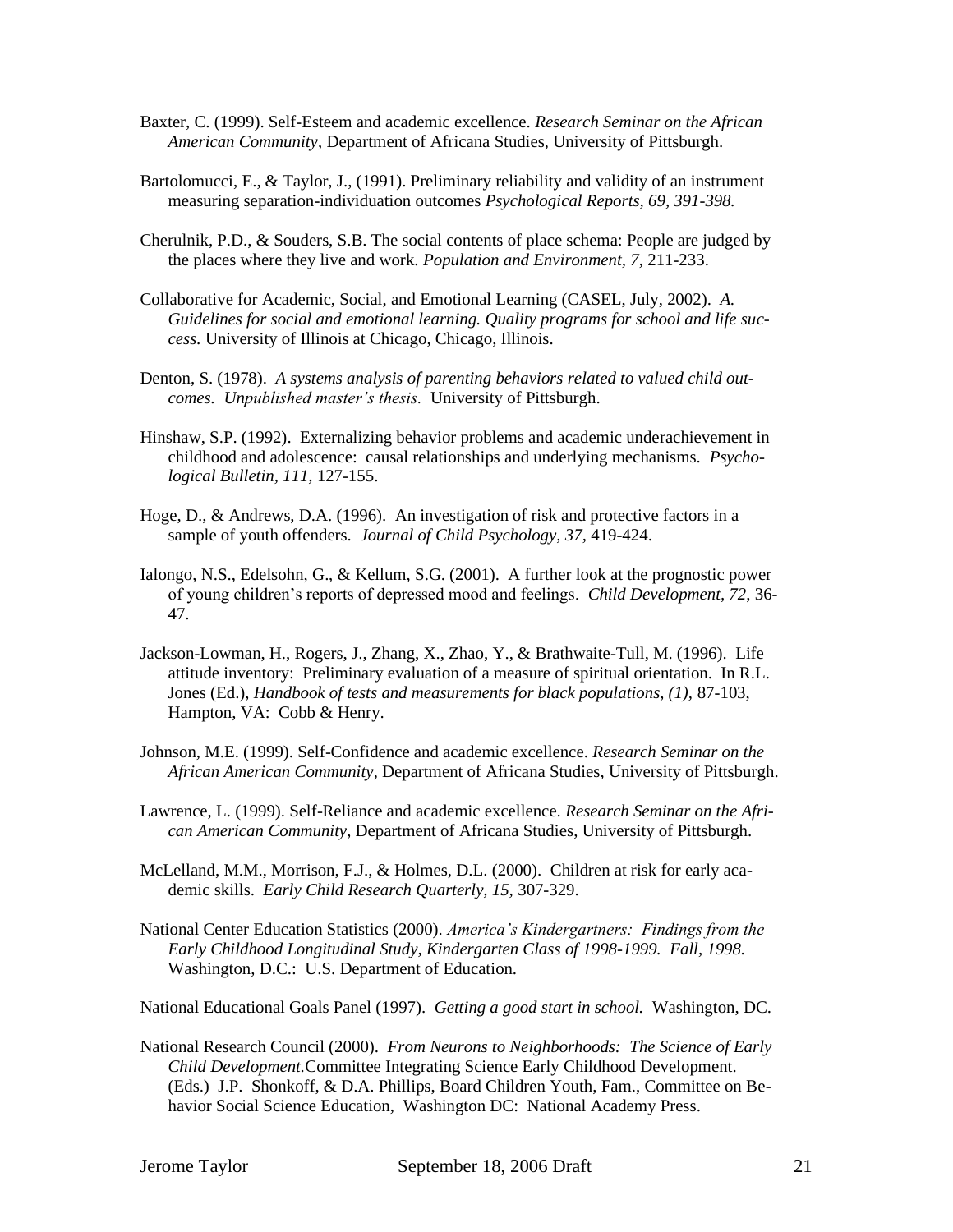- Rimm-Kaufman, S.E., Pianta, R.B., & Cox, M.J. (2000). Teachers' judgments of problems in the transition to kindergarten. *Early Childhood Research Quarterly, 15,* 147-166.
- Rogers, J.A. (1994a). *Spirituality and liberation.* Unpublished doctoral dissertation. Duquesne University, Pittsburgh, PA.
- Rogers, J.A. (1994b). Spirituality: Questing for well-being. In R.L. Jones (Ed.), *Advances in black psychology,* Hampton, VA: Cobb & Henry.
- Rogers, A. & Taylor, J. (in preparation). *Refining a measure of spiritual orientation.* Center for Family Excellence, Pittsburgh, PA.
- Stevenson, H.W., & Newman, R.S. (1986). Long-term prediction of achievement and attitudes in mathematics and reading. *Child Development, 57*, 646-659.
- Strothers, P., Joell, B., & Day, K.M. (1997). Learning Orientation and attitude toward taking technical courses. *Research Seminar on the African American Community*, Department of Africana Studies, University of Pittsburgh.
- Taylor, J. (1999). Toward a purposeful systems approach to parenting. In R.L. Jones (Ed.), *African American children, youth, and parenting.* Hampton, VA: Cobb & Henry, 261- 281.
- Taylor, J. (2003*). How Values for Life Promote Spiritual and Cultural Well-Being.* Presentation made to the National Black Child Development Institute Pittsburgh Chapter, June 12, 2003, Center for Family Excellence, Pittsburgh, PA.
- Taylor, J., & students (2000). *Research Seminar on the African American Community*, Department of Africana Studies, University of Pittsburgh.
- Taylor, J., & Bartolomucci, E. (1996). Measuring separation-individuation processes. In R.L. Jones (Ed.), *Handbook of tests and measurements for black populations, 2,* 71-86, Hampton, VA: Cobb & Henry.
- Taylor, J., Chesler, B., Skolnick, M., Smith-Jones, J. & Wingfield, C. (1985). *Assessing parent-child interactions: A values-based approach for children between 12 to 60 months.* Pittsburgh, PA: Institute for the Black Family, University of Pittsburgh.
- Taylor, J. & Kouyaté, M. (2003). Achievement gap between black and white students: Theoretical analysis with recommendations for remedy. In B. Guillermo, J.E. Trimble, A. K. Burlew, & F.L. Leong (Eds.), *Handbook of racial & ethnic minority psychology.* Thousand Oaks, CA: Sage Publications.
- Taylor, J. & Obiechina, C. (in press). Cultural alienation: Analytical and empirical implications. *Journal of Black Studies.*
- Taylor, J., Thomas, L., & Bagley, E. (1999). *Introducing Values for Life Childcare,* Center for Family Excellence, Pittsburgh, PA.